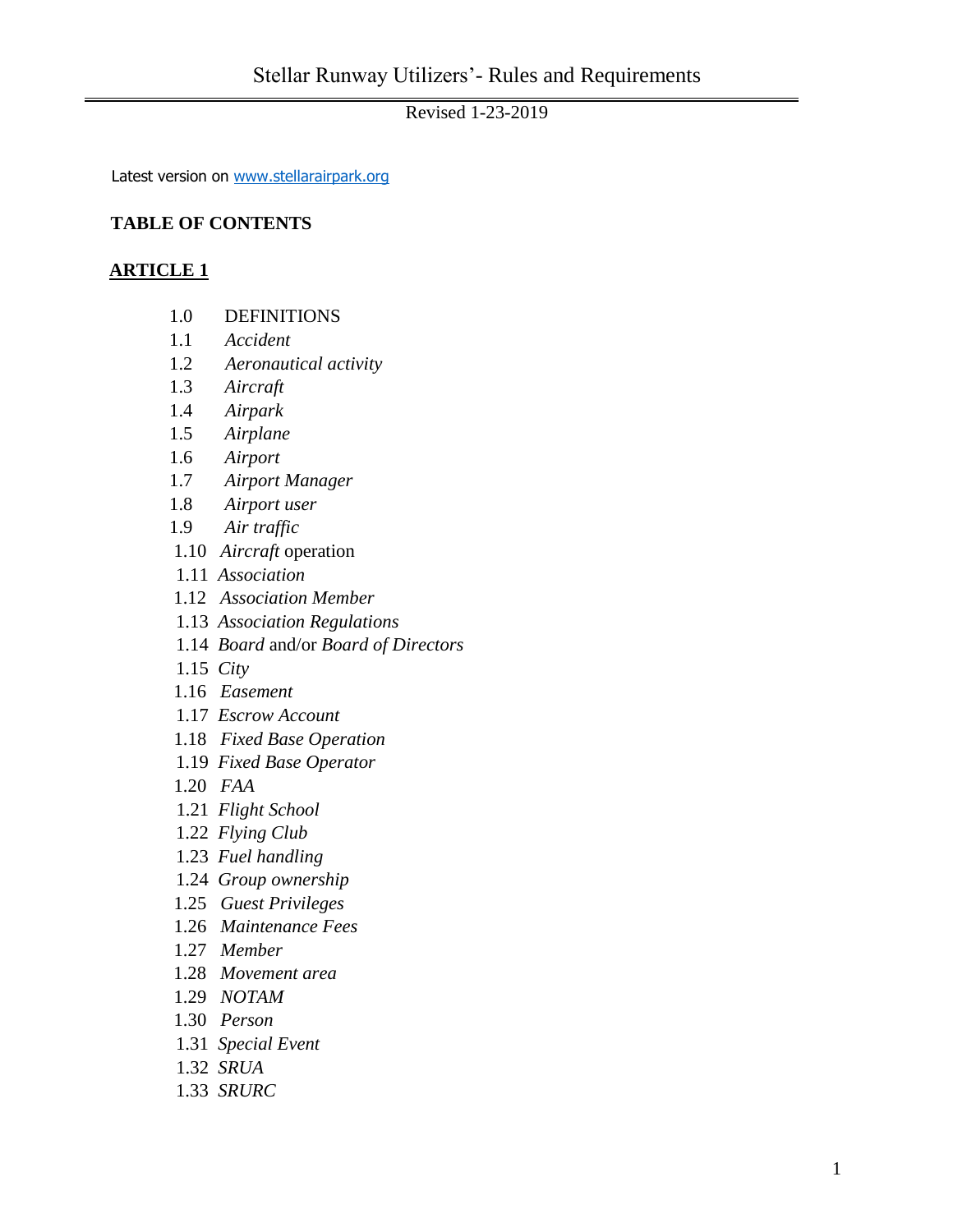- 1.34 *Stellar Airpark*
- 1.35 *Stellar Runway Utilizer's Association*
- 1.36 *Stellar Runway Utilizer's Rules Committee*
- 1.37 *Transient Aircraft*
- 1.38 *Under the Influence*
- 1.39 *User*
- 1.40 *Vehicle Parking Area*

# **ARTICLE 2**

- 2.0 PERMISSION TO USE *AIRPORT*
- 2.1 Conditional Permission to use *Airport*; Agreement to Abide by Rules
- 2.2 Use of *Airport*
- 2.3 Conformance with Rules
- 2.4 Revocation of Right or Privilege to Use *Airport*
- 2.5 Authority to Promulgate Local Procedures

# **ARTICLE 3**

- 3.0 RESTRICTIONS UPON USE OF *AIRPORT*, *NOTAM*s & CLOSURE OF *AIRPORT*
- 3.1 Authority to File *NOTAM*s and/or Closure of the *Airport*
- 3.2 *Flight School*s and Training Operations
- 3.3 *Flying Club*s and/or Freight or Courier Operations
- 3.3.1 Working Aircraft
- 3.4 Parachuting
- 3.5 Photography
- 3.6 Advertisements
- 3.7 Dogs and Other Animals
- 3.8 Explosive and Other Dangerous Articles
- 3.9 Model Aircraft
- 3.10 Unlawful Conduct
- 3.11 Juveniles and/or Children, Parental Responsibility

### **ARTICLE 4**

- 4.0 REGISTRATION OF *AIRCRAFT*
- 4.1 Registration of Operational *Aircraft*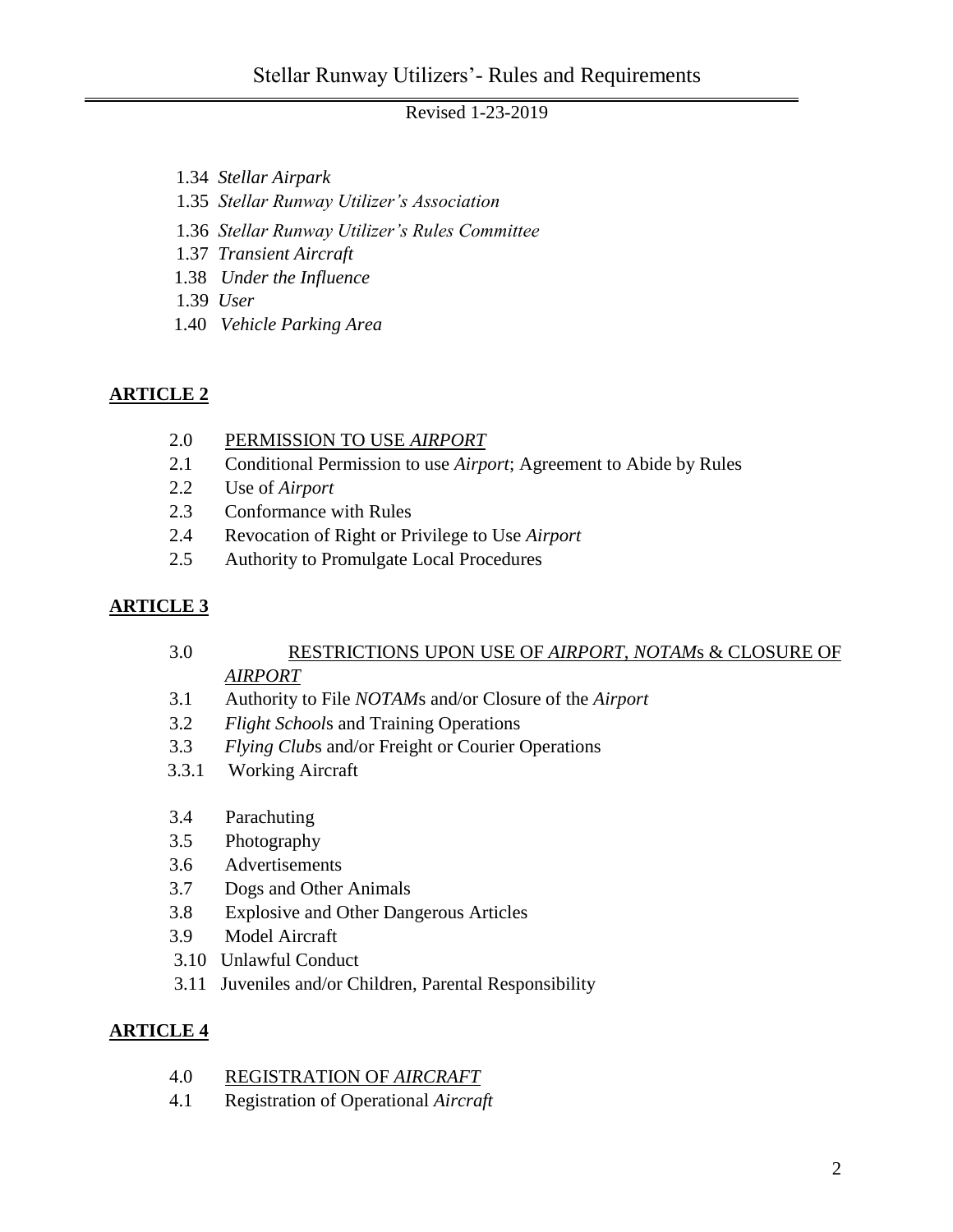- 4.2 Fees for Use of *Airport*
- 4.3 MANDITORY annual SRUA runway fees for all aircraft based at Stellar Airpark

# **ARTICLE 5**

- 5.0 LIABILITY
- 5.1 *Airpark* Liability
- 5.2 Property Damage, Injurious or Detrimental activities
- 5.3 Payment for Damages
- 5.4 Additional Insured Requirement for Certain Users
- 5.5 Indemnity
- 5.6 Insurance

# **ARTICLE 6**

- 6.0 *USER* OBLIGATIONS
- 6.1 Damage
- 6.1.1 Parking and Tiedown of aircraft on Stellar Airpark
- 6.2 Storage and Equipment

# **ARTICLE 7**

- 7.0 *AIRCRAFT* RULES
- 7.1 Negligent Operations Prohibited
- 7.2 Landing *Aircraft* Requirements
- 7.3 Motorless *Aircraft*
- 7.4 Closure of the *Airport*
- 7.5 Suitability of the *Airport* for Emergency Landings
- 7.6 Landing and/or Taxi Lights, Use Required

# **ARTICLE 8**

- 8.0 TAXIING AND RUN-UP
- 8.1 Care While Taxiing
- 8.2 Helicopters, Hovering and Hover-Taxiing
- 8.3 Avoidance of Collisions
- 8.4 Run-ups in Designated Areas
- 8.5 Maintenance Run-Ups

# **ARTICLE 9**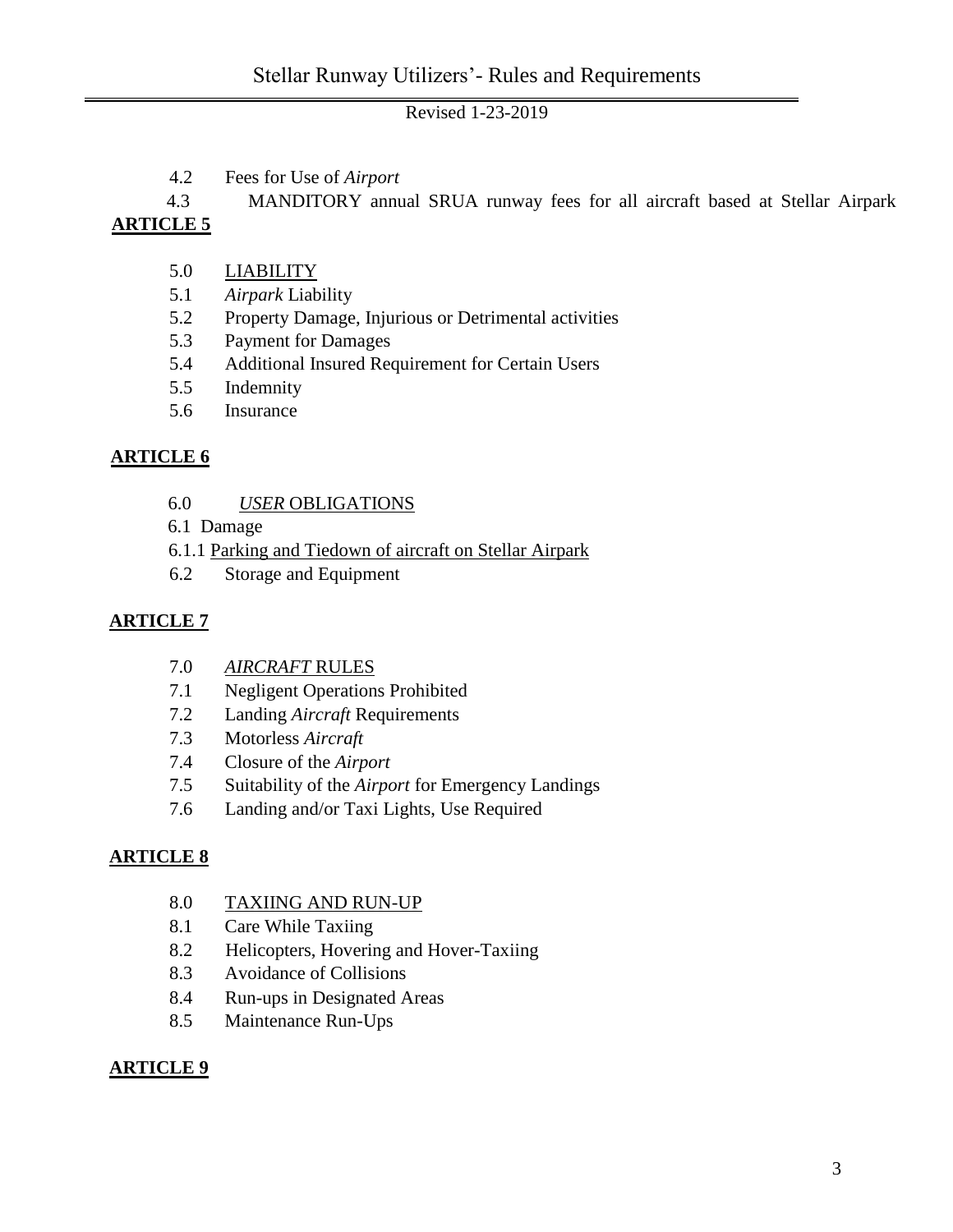- 9.0 *AIRPORT* TRAFFIC PATTERNS
- 9.1 Traffic Pattern Altitudes
- 9.2 Traffic Patterns and Procedures

# **ARTICLE 10**

- 10.0 GOOD NEIGHBOR POLICY & FLIGHT AROUND THE *AIRPORT*
- 10.1 The Advisory Pamphlet

# **ARTICLE 11**

- 11.0 MISCELLANEOUS
- 11.1 Compliance with *FAA* Regulations
- 11.2 Removal of Disabled *Aircraft*
- 11.3 Incorporation of *FAA* Regulations

# **ARTICLE 12**

- 12.0 MOTOR VEHICLE, BICYCLE AND PEDESTRIAN
- 12.1 Licensing and Registration
- 12.2 Operation of Motor Vehicles
- 12.3 Restrictions as to Operation of Vehicles
- 12.4 Vehicle Parking Restrictions
- 12.5 Procedure in Case of a Vehicle Accident
- 12.6 Authority to Remove Vehicles
- 12.7 Regulations for Bicycles
- 12.8 Vehicles Operating on Landing Area at Night
- 12.9 Repair of Motor Vehicles

# **ARTICLE 13**

- 13.0 ENVIRONMENTAL
- 13.1 Cleaning and Maintaining *Aircraft*
- 13.2 Removal of Gas, Oil, Grease, and Similar Substances
- 13.3 Waste

# **ARTICLE 14**

### 14.0 PROCEDURES FOR ADDRESSING VIOLATIONS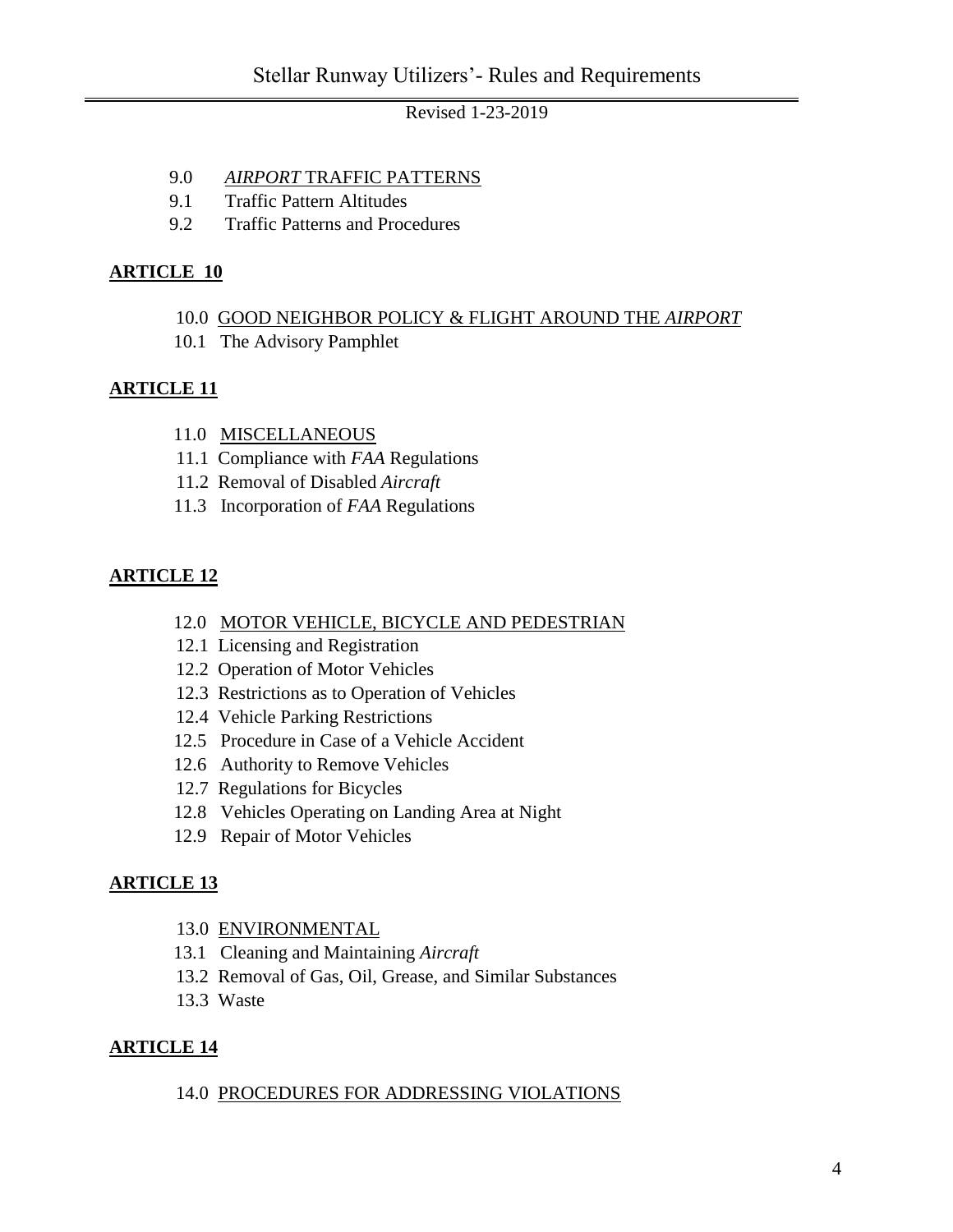- 14.1 *Airport Manager*, Notification of *Board* Regarding Violations
- 14.2 Disciplinary Measures, Options
- 14.3 Safety Violations

#### **ARTICLE 15**

- 15.0 *SPECIAL EVENT*S
- 15.1 *Special Event*s

#### **ARTICLE 16**

- 16.0 AMENDMENTS
- 16.1 Amendments

#### **APPENDICES**

#### **Appendix 1 –** *Accident***s, Reports, and Emergency Procedures**

- 1.A Notification of Authorities
- 1.B Closure of Runway, Notification of PHX Approach and Prescott Flight Service
- 1.C Notification of Family Members
- 1.D Reports to the NTSB.
- 1.E Investigation of Serious *Accidents*, Notification of Police, *Airport* Procedure
- 1.F Report by *Airport Manager* or *SRUA Board*
- 1.G Determination of Cause
- 1.H Spokesperson for *Airport*

#### **Appendix 2 – Procedure for Removal of Damaged** *Aircraft*

- 2.A Owner/Pilot Ordered Removal
- 2.B *Board* to Ensure Removal in Timely Fashion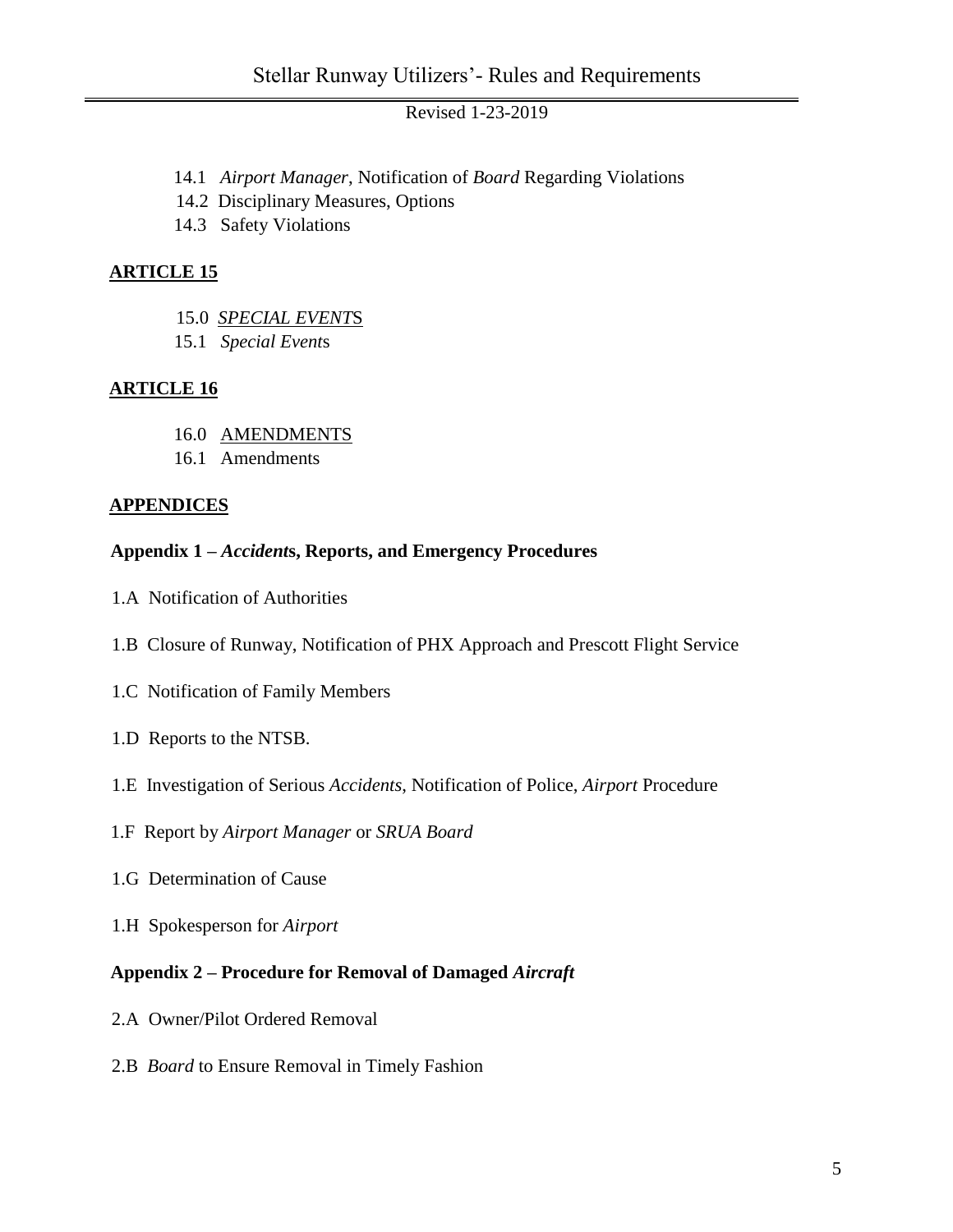# **ARTICLE 1 – DEFINITIONS**

# 1.0 Definitions

1.1 "*Accident*" means any sudden event or continued or repeated contact that results in property damage, personal injury, or death occurring at the *Airport*, or nearby, when the accident is related to a departure from or arrival to the *Airport* or operation of a motor vehicle.

1.2 "*Aeronautical activity*" means any activity or service which involves, makes possible, or is required for the operation of *Aircraft*, or contributes to, or is required for, the safety of such operations.

1.3 "*Aircraft*" means a vehicle that is used or intended to be used for flight in the air.

1.4 "*Airpark*" means "*Stellar Airpark*," as defined in 1.34.

1.5 "*Airplane*" means an engine-driven fixed wing *aircraft* heavier than air that is supported in flight by the dynamic reaction of the airflow over the wings.

1.6 "*Airport*" means and has reference to the runway, two parallel taxiways, and four lateral taxiways owned by the *Stellar Runway Utilizers Association (SRUA)*, located at Chandler, Arizona, as now exist or as may hereafter be expanded and developed.

1.7 "*Airport Manager*" means the duly appointed manager of the *Airport* at *Stellar Airpark*, in Chandler, Arizona. The "*Airport Manager*" may be a member of the *Board of Directors* for *Stellar Runway Utilizers Association*, or a *person* appointed by the *Board*.

1.8 "*Airport user*" means an individual using the *Airport* Runway.

1.9 "*Air traffic*" shall mean *aircraft* in operation anywhere in the airspace in and around *Stellar Airpark* and in the vicinity of the *Airport* normally used for the movement of *aircraft*.

1.10 "*Aircraft operation*" means an *aircraft* arrival at, taxiing with the intention of flight, departure from, or overflight of the *Airport*.

1.11 "*Association*" means the *Stellar Runway Utilizers Association (SRUA)*.

1.12 "*Association Member*" means a member of the Stellar Runway Utilizer's Association as defined in the Stellar Runway Utilizer's Bylaws.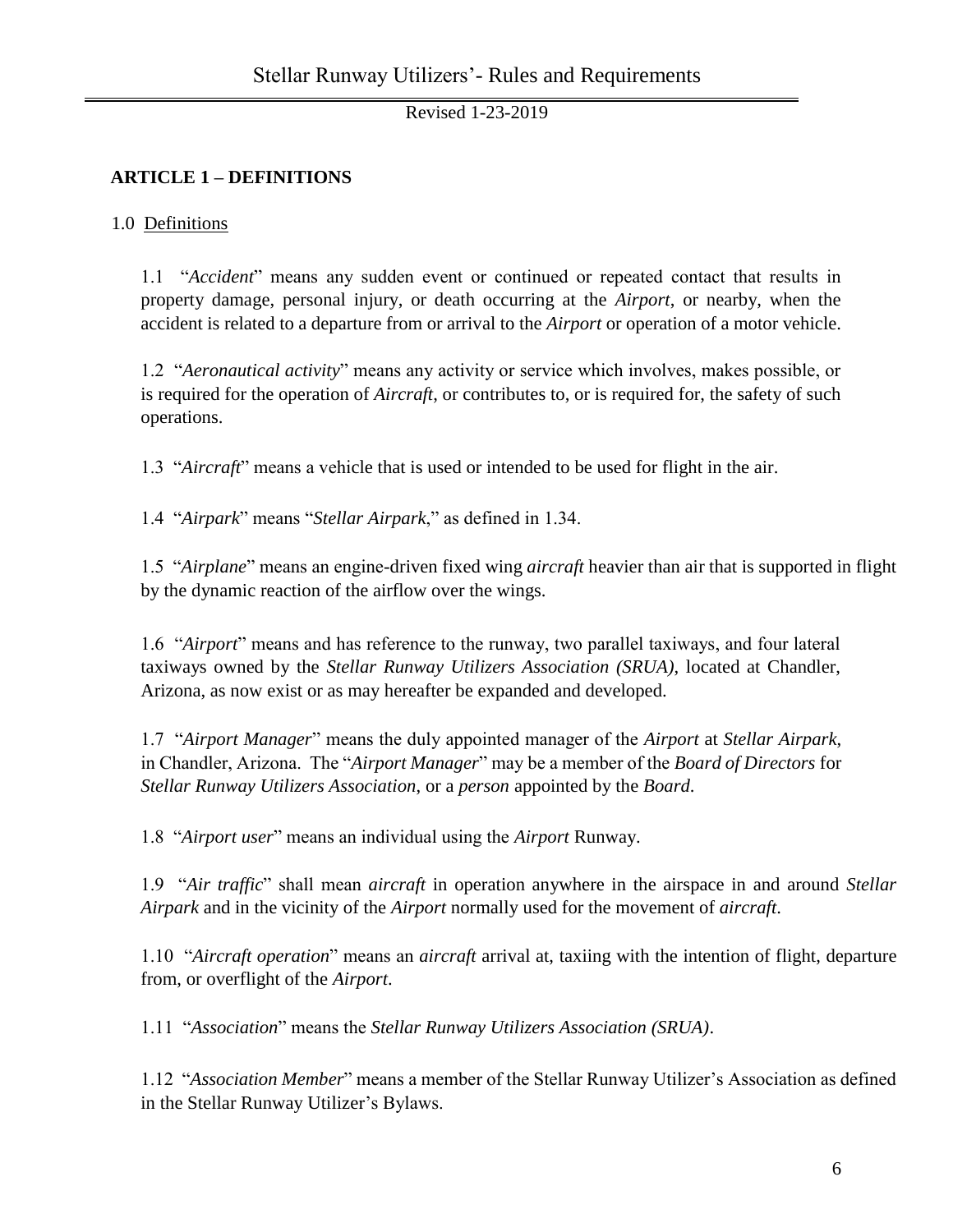1.13 "*Association Regulations*" means regulations of *Stellar Runway Utilizers Association*, and/or the Federal Aviation Administration and/or the ordinances of the City of Chandler, and/or the Bylaws of the *Stellar Runway Utilizers Association*, all as such now exist or as amended from time to time.

1.14 "*Board* and/or *Board of Directors*" means the *Board of Directors* of the *Stellar Runway Utilizers Association (SRUA)*.

1.15 "*City*" means the city of Chandler, Arizona.

1.16 "*Easement*" means the Easement running with the land dated July 27, 1982 regarding rules associated with the Stellar Air Park and Runway.

1.17 "*Escrow Account*" means the escrow account in which the *maintenance fees* are deposited and which is to be used for maintenance and upkeep of the *Airport*.

1.18 "*Fixed Base Operation*" shall mean any area so designated on the *Airpark*, for sale of fuel and rental or sale of hangars and tie down spaces which may or may not incorporate an Operator as defined in 1.19. Tract C, Stellar Air, is one example of a Fixed Base Operation.

1.19 "Fixed Base Operator" shall mean a *person*, firm, or corporation engaging in any of the following: (a) the sales, service, exchange, renting, and leasing, of (1) new and used *aircraft*; (2) air craft parts, accessories, and hardware; (b) the repair, overhaul, maintenance and modification of general aviation *aircraft* and/or *aircraft* equipment under the provisions of an *FAA* approved repair station; (c) the provision of pilot flight and ground school training; (d) charter flight services which may include aerial photography, map making and crop dusting services; (e) providing rental tiedowns spaces for aircraft. Tract C, Stellar Air, is one example of a Fixed Base Operator.

1.20 "*FAA*" means the Federal Aviation Administration, an agency of the United States of America or any foreign governmental authority having jurisdiction over Civil Aviation in the Country of Registry.

1.21 "*Flight School*" means an organization or entity which trains pilots to fly *aircraft* of any type, and/or for any rating type.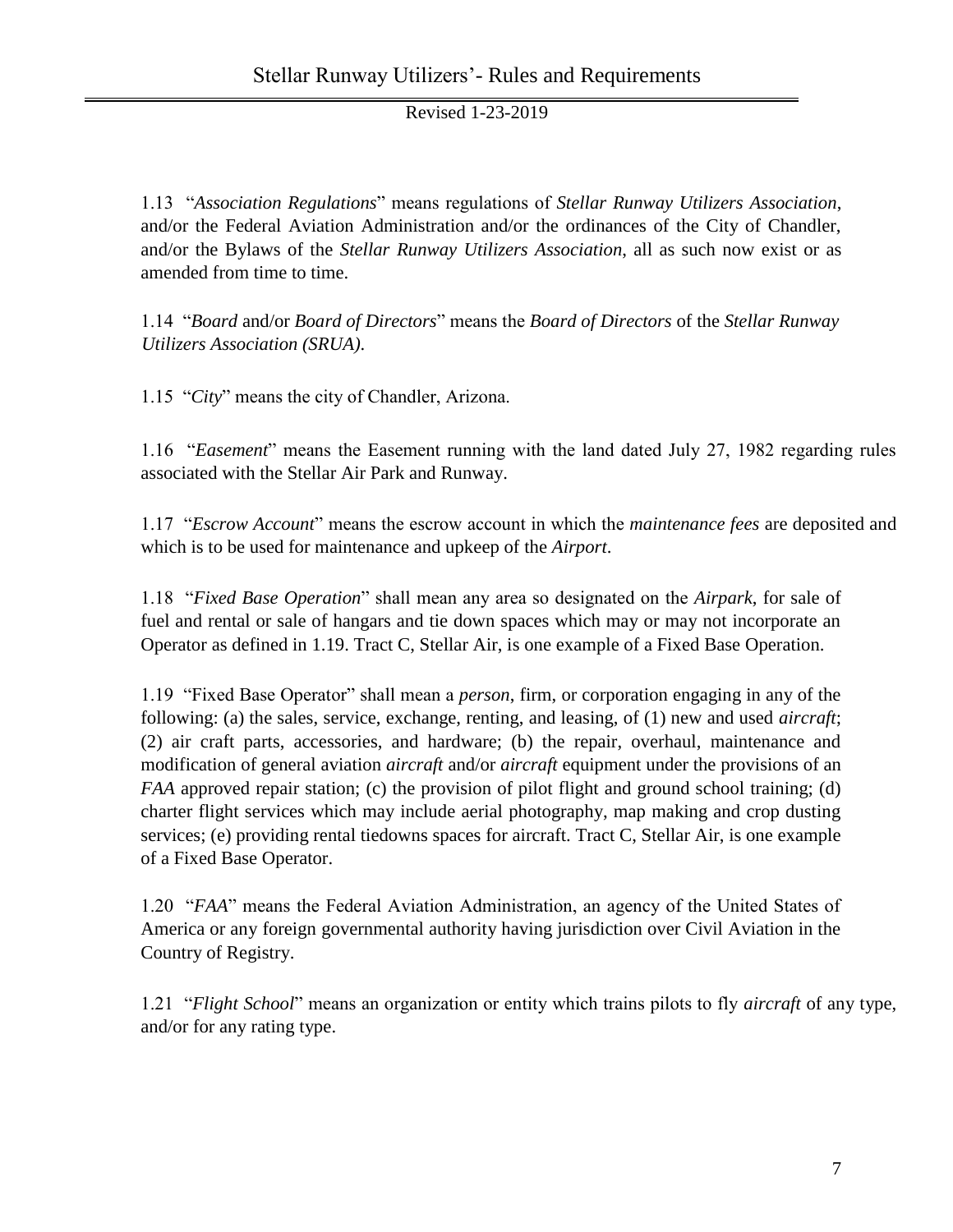1.22 "*Flying Club*" means ownership of an *aircraft* with more than (5) owners or any group owned *aircraft* where the ownerships change regularly, or any *aircraft* owned by a single entity and rented to members of the group.

1.23 "*Fuel handling*" means the transportation, delivery, fueling, and drainage of fuel or fuel waste products.

1.24 "*Group ownership*" means an *aircraft* that is owned by fewer than five (5) owners.

1.25 "*Guest Privileges*" means the right of any *person* to land, taxi, and/or takeoff at the *Airport*, on a transient basis, subject to the *Association regulations*.

1.26 "*Maintenance Fees*" means fees collected by the *SRURC* to be deposited in the *Escrow Account* to be used for maintenance, improvements, and upkeep of the *Airport*.

1.27 "*Member*" means a member in good standing in the *Stellar Runway Utilizers Association*, an Arizona non-profit corporation.

1.28 "*Movement area*" means the runway, taxiways and other areas of the *Airport*, which are used for taxiing, takeoff, and landing of *aircraft*.

1.29 "*NOTAM*" means "Notice to Airmen" and is a notice containing information (not known sufficiently in advance to publicize by other means) concerning the establishment, condition, or change in any component (facility, service, or procedure of, or hazard in the National Airspace System), the timely knowledge of which is essential to personnel concerned with flight operations.

1.30 "*Person*" means an individual, firm, partnership, corporation, company, association, joint stock association, or governmental entity. It includes a trustee, receiver, and assignee, or similar representative of any of them.

1.31 "*Special Event*" means any organized gathering of *person*s or *aircraft* for demonstration attracting more than two *aircraft*, or social occasion, club gathering, *aircraft* demonstration, celebration, community event, seminar, or workshop, attracting more than 10 *aircraft*, or any event attracting more than 10 people.

1.32 "*SRUA*" means *Stellar Runway Utilizers Association*.

1.33 "*SRURC*" means *Stellar Runway Utilizers Rules Committee*.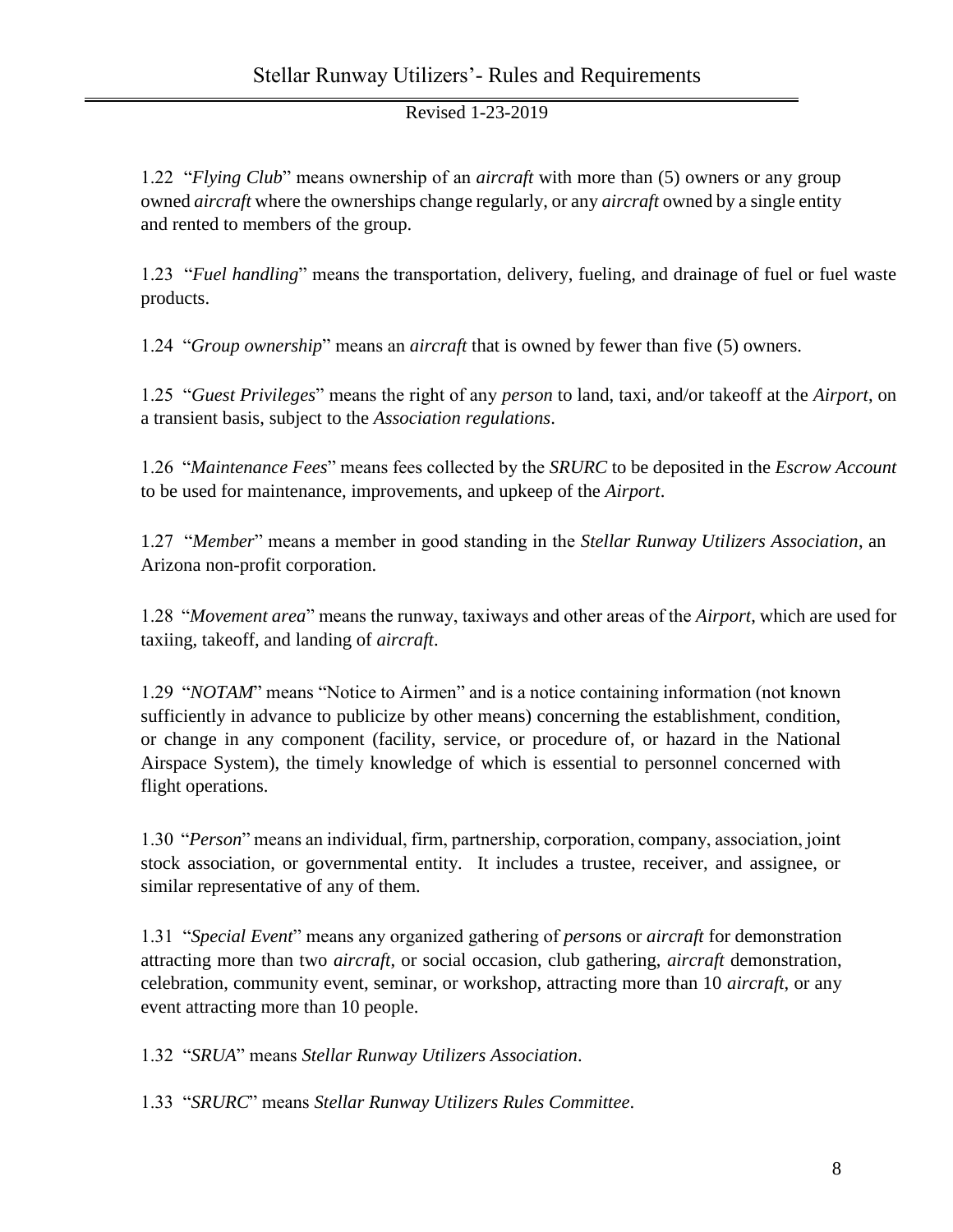1.34 "*Stellar Airpark*" means any and all entities contiguous or adjacent to the *Airport* having access to the *Airport* granted through easement agreements, CC&R's, declaration of restrictions, or other lawful recorded document.

1.35 "*Stellar Runway Utilizers Association*" ("*SRUA*") means the corporation formed for the conducting of all lawful affairs of the *Airport* under A.R.S §10-1029 providing for the incorporation of non-profit corporations. The *Stellar Runway Utilizers Association* governs the affairs of the *Airport* and enforces its rules, regulations and collects runway utilizer dues on behalf of its members.

1.36 "*Stellar Runway Utilizers Rules Committee*" ("*SRURC*") means the Committee that enforces the rules, maintenance and upkeep required for the *Airport* by the *SRUA* and collects and enforces *maintenance fees* and oversees the *Escrow Account*.

1.37 "*Transient Aircraft*" means any *aircraft* not permanently based at the *Airpark*.

1.38 "*User*" means any *person* or entity entitled to utilize the *Airport*.

1.39 "*Vehicle parking area*" means and includes any portion of the *Airport* designated by the *Airport Manager* and/or *Association* for the parking of a vehicle.

# **ARTICLE 2 PERMISSION TO USE** *AIRPORT*

# 2.1 Conditional Permission to use *Airport*; Agreement to Abide by Rules

Any permission granted by the *SRUA Association* directly or indirectly, expressly or by implication, to enter upon or use the *Airport* or any part thereof, including but not limited to, *member*s, *member*'s guests, transients, emergency users, *person*s doing business with the *Airport* lessees of *member*s and permittees and all other *person*s whatsoever, whether or not of the type indicated, is promulgated thereunder. Entry upon or into the *Airport* by any *person* shall be deemed to constitute an agreement by such *person* to comply with such rules.

# 2.2 Use of the *Airport*

Stellar *Airpark* is a privately owned *Airport*. Licensed pilots, *aircraft* and *User*s are authorized to utilize the *Airport* for aviation purposes subject to strict compliance with Stellar Runway Utilizers Rules ("Rules").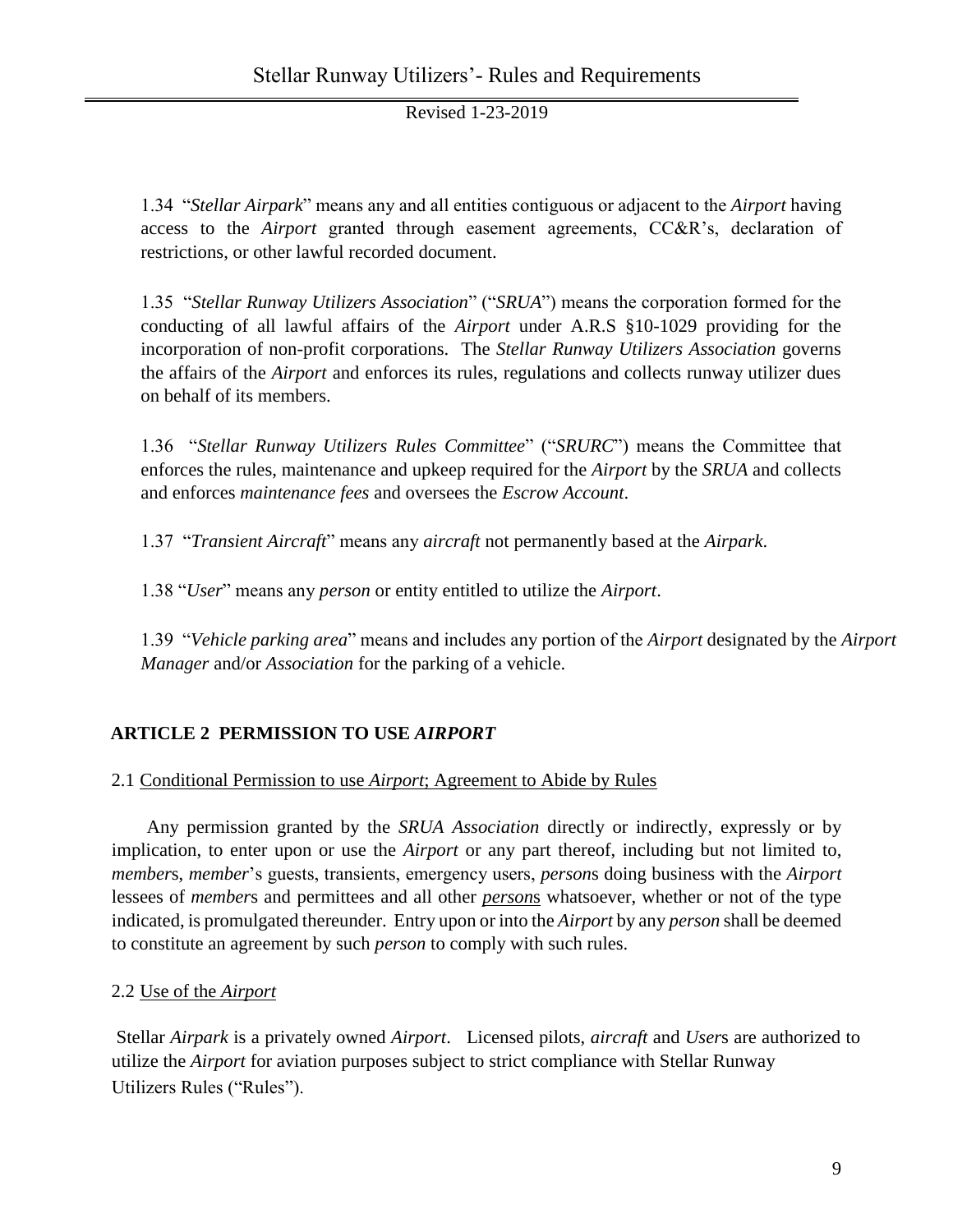# 2.3 Conformance with Rules

No *person* shall navigate, land, or takeoff any *aircraft*, taxi, or conduct any *aircraft operation*s on or from the *Airport* otherwise than in conformity with these Rules.

# 2.4 Revocation of Right or Privilege to Use *Airport*

The *Board of Directors* shall have the authority to revoke the right or privilege of any *person* to use the *Airport* for refusal or failure to comply with these rules, subject to the due process provisions specified in Article 14.

# 2.5 Authority to Promulgate Local Procedures

In addition to requirements set forth in paragraph 2.3 hereof, the SRUA *Board of Directors* and Committee may establish such additional operational directives, rules and regulations as are required to carry out the provisions of the Rules. If such additional rules and regulations are promulgated they shall be published, posted and/or otherwise made available at reasonable times and places.

# **ARTICLE 3 RESTRICTIONS UPON USE OF** *AIRPORT***,** *NOTAM***s & CLOSURE OF** *AIRPORT*

### 3.1 Authority to File *NOTAM*s and/or Closure of the *Airport*

No *person*, other than SRUA Board Members or a single designee of the *Board* shall have authority to file *NOTAM*s pertaining to the *Airport*, or to close the *Airport*, except in the event of an emergency. Except in the event of an emergency, the *Airport* shall not be closed without advance notification of all *person*s or other entities owning *aircraft* registered at Stellar pursuant to Article 4. Posting a notice on the *Stellar Airpark website [www.stellarairpark.org](http://www.stellarairpark.org/)* shall be considered adequate notification. Notification shall be made with as much advance notice as possible. This provision shall not prevent the *Board* and/or their designee from closing the *Airport* from time to time for brief periods necessitated by safety concerns or for periods of two hours or less to accomplish necessary repairs.

### 3.2 *Flight School*s and Training Operations

No training operation or *flight school* may be based, established or conducted at Stellar Airpark without the express written permission of the SRUA *Board of Directors*. Registration of all such aircraft based at the Stellar *Airpark must be registered with the SRUA*. The *Board* shall not approve any *flight school* or training operation opposed by a majority of *Association Member*s.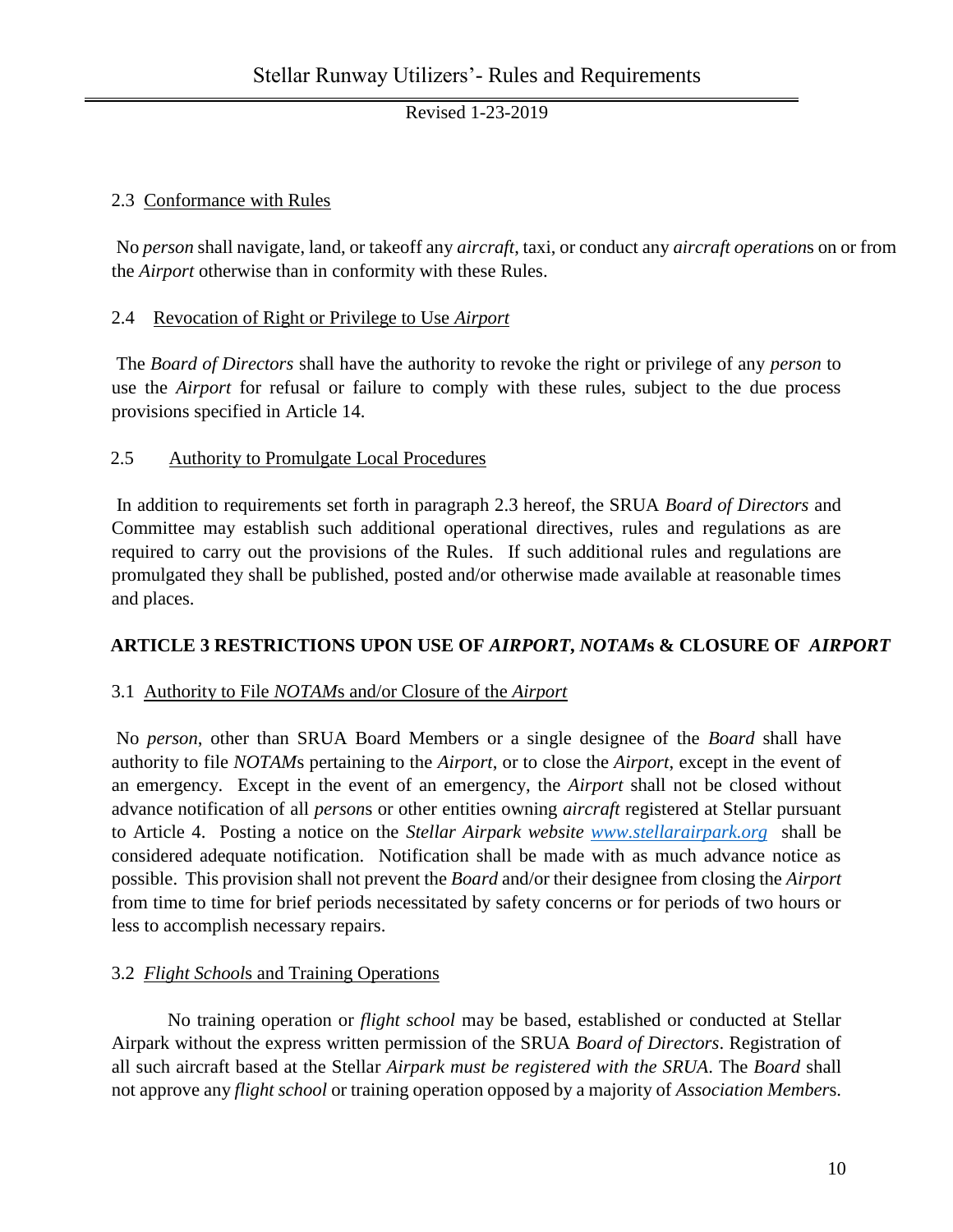### 3.3 *Flying Club*s and/or Other Operators

No *Flying Club*s or other Operators may be based, established or conducted at Stellar Airpark without the express written permission of the *Board of Directors*. Registration of all flight club *aircraft* based at the *Airpark must be registered with the SRUA*. The *Board* shall not approve any *flying club*, or operator opposed by a majority of *Association Member*s.

# 3.3.1 Working Aircraft

No working aircraft may be based, established or conducted at Stellar Airpark without the express written permission of the SRUA *Board of Directors*. Working aircraft is defined as aircraft used for monetary compensation to include, but not limited to: rental aircraft, for compensation site seeing aircraft, flying club aircraft, flight school aircraft or any other aircraft used for hire or compensation. Registration of all working *aircraft* based at the *Airpark must be registered with the SRUA*.

# 3.4 Parachuting

Parachuting shall not be conducted at the *Airport* except at approved *Special Event*s, with the express written permission of the *Board of Directors*, or in the case of an emergency.

### 3.5 Photography

No *person* shall take still, motion, or sound pictures of or at the *Airport* for commercial purposes without permission of the *Airport Manager* and/or *Association*.

### 3.6 Advertisements

No *person* shall post, distribute or display sign, advertisements, circulars, printed or written matter at the *Airport* without permission of the *SRUA Board of Directors*.

#### 3. 7 Dogs and other Animals

Dogs and other animals are permitted on the *Airport* only if on a leash or if confined in such a manner as to be under control. Any waste products left by the animal will be collected by the person tending such animal.

### 3.8 Explosives and Other Dangerous Articles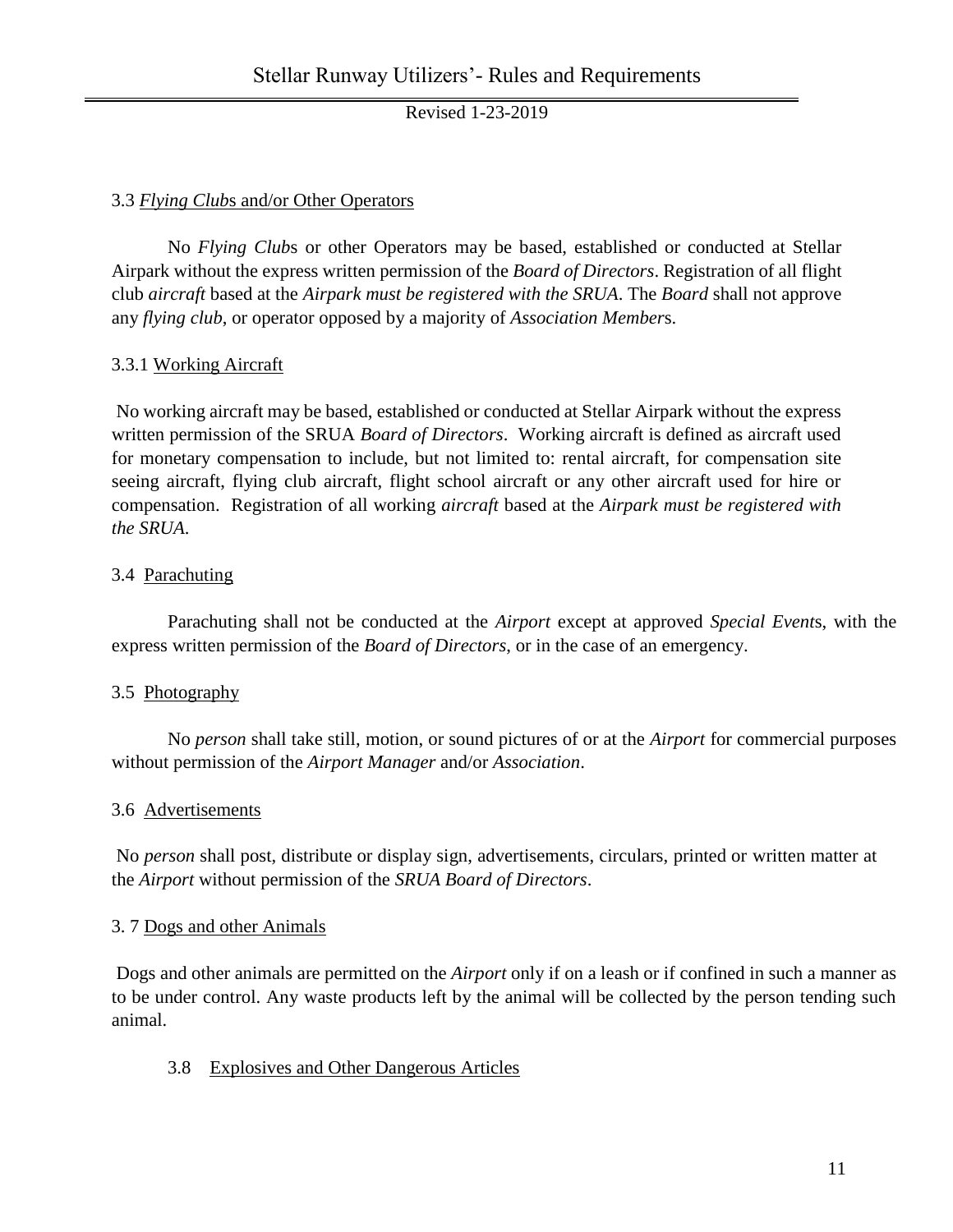No *person* shall store, keep, handle, use, dispense or transport at, in, or upon the *Airport*, any explosives, any radioactive substance or material, or any other material at any such time or place or in any such manner or condition as to endanger or as to be likely to endanger *person*s or property.

# 3.9 Model *Aircraft*

The flying of model *aircraft* within the *Airport* area is not authorized, unless expressly approved in writing by the *Airport Manager* and/or *Association*. No *person* shall operate or release any kite, balloon, model *aircraft*, rocket, or model parachute anywhere on the *Airport* without the written permission of the *Airport Manager* and/or *Association*. Requests for such activities must be made in writing at least 24 hours in advance of the activity. *Aircraft* using the *Airport* will have precedence over these types of activities.

# 3.10 Unlawful Conduct

No *person* shall commit any disorderly, obscene or unlawful act or commit any nuisance on the *Airport*.

# 3.11 Juveniles and/or Children, Parental Responsibility

No juvenile or child below the age of 13 may enter or remain in the *Airport* area, unless supervised by a responsible adult. Parents are accountable for the actions of their children at the *Airport*.

# **ARTICLE 4 REGISTRATION OF** *AIRCRAFT*

# 4.1 Registration of Operational *Aircraft*

Any *person* or entity who bases an *aircraft* at *Stellar Airpark,* other than homeowner*s,* **MUST Register** such *aircraft* with the *SRUA*. A fee shall be required for registration and issuance of an annual permit in an amount commensurate with the type of use and according to a fee schedule established by the *Board of Directors* for *member*s of the *SRUA and also* for all non-*member*s of the *SRUA*. All registered and permitted *aircraft* **may** be required to display a registration sticker affixed in a manner and location specified by the SRUA *Board*.

# 4.2 Maintenance Fees for the *Airport*

An Annual SRUA Runway Maintenance Fee Schedule shall be established and revised from time to time by the SRUA *Board of Directors* (with regard to *member*s of the *SRUA* and with regard to all non-*member fixed based users* based at Stellar Airpark). Fee schedules must be available to any requesting *aircraft* owner or operator basing or operating an *aircraft* at *Stellar*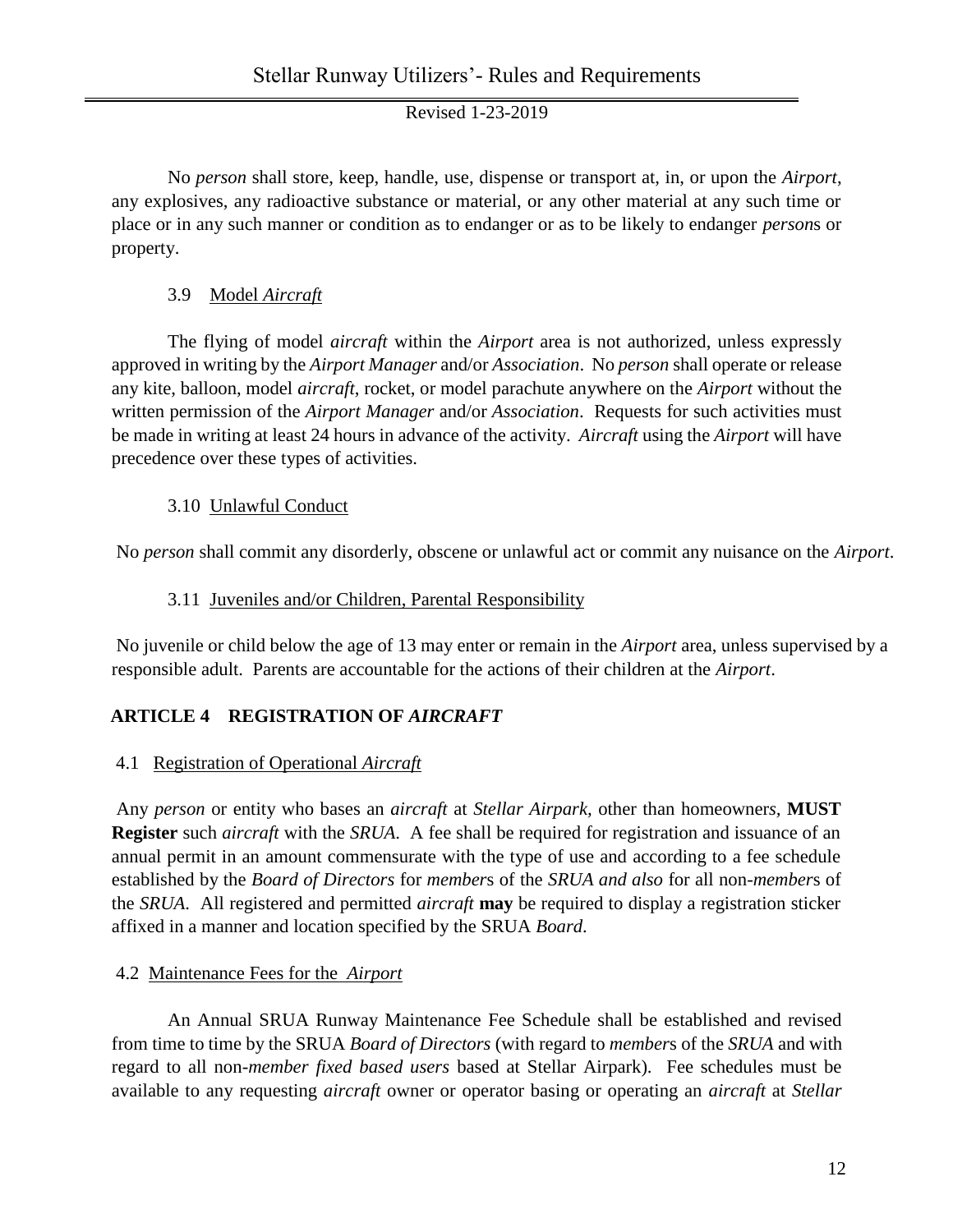*Airpark including but not limited to: Tract C (the FBO, Stellar Air and/or its successors).* Revised fee schedules must be posted on the *Stellar Airpark website: [www.stellarairpark.org](http://www.stellarairpark.org/)* at least sixty (60) days in advance of the effective date of revision.

# **Legal Authority:**

Paragraph 2.4 of Reciprocal Easement Agreement recorded 27 July, 1982 Maricopa County Recorder's Office under: 1982027\_DKT\_16180\_195\_9. For Stellar Airpark.

Rules and Regulations. Use of Burdened Property pursuant to this Easement Agreement shall be subject to such rules and regulations as shall from time to time be prescribed by Triad or Stellar, which may include, **but shall not be limited to**, rules and regulations as to hours of use, size and weight of aircraft, and registration of aircraft.

Therefore, the SRUA has the legal authority to, and will assess the following annual runway utilizer fees for all users: aircraft / lots/ parcels and *Condo Hangars* based at Stellar Airpark and will *enforce remedies* for all non-paying users.

4.3 Annual Runway Maintenance Fee Schedule for *Aircraft* Based at *Stellar Airpark (2019)*

| <b>Parcel Location</b>                                                                     | <b>Member</b><br><b>Class</b> | Lot Has<br>Runway<br><b>Access</b> | <b>2019 Dues</b> | <b>Comments</b> |
|--------------------------------------------------------------------------------------------|-------------------------------|------------------------------------|------------------|-----------------|
| Stellar Estates 1 & 2<br>(Residential lots 1-65)                                           | Class 1                       | <b>Yes</b>                         | \$1545.00        | 100% of Class 1 |
| <b>Stellar North</b><br>(Residential lots 41-80)                                           | Class 1                       | <b>Yes</b>                         | \$1545.00        | 100% of Class 1 |
| <b>Stellar West</b><br>(Residential lots 1-40) if aircraft is based<br>at Stellar Airpark. | Class 2                       | <b>No</b>                          | \$772.50         | 50% of Class 1  |
| <b>Stellar</b><br>East<br>(All<br>Commercial<br>property with taxiway access)              | Class 2                       | <b>Yes</b>                         | \$1545.00        | 100% of Class 1 |
| <b>Stellar</b><br>East<br>(All<br>Commercial<br>property -no taxiway access)               | Class 2                       | <b>No</b>                          | \$772.50         | 50% of Class 1  |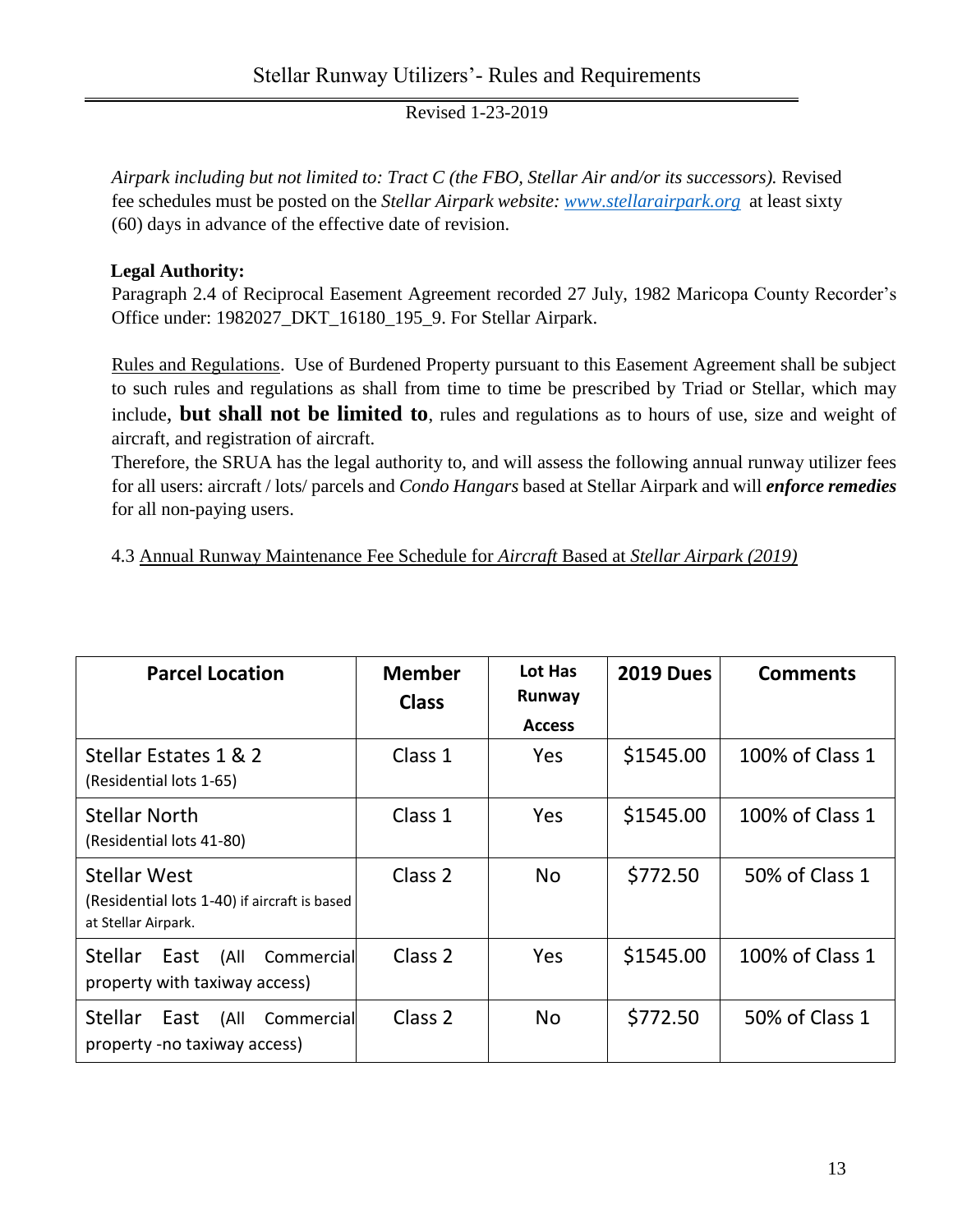# Stellar Runway Utilizers'- Rules and Requirements

Revised 1-23-2019

| Winds Aloft (Hangars and                                                                                                                               | Class $2**$ | Yes        | \$772.50  | 50% of Class 1    |  |  |
|--------------------------------------------------------------------------------------------------------------------------------------------------------|-------------|------------|-----------|-------------------|--|--|
| lots at Stellar Airpark), Tract "C"<br><b>Stellar Property LLC.</b><br>(38 Units/parcels) (A1-A14, B15-B24,<br>C25-C31, D32-D38)                       |             |            |           |                   |  |  |
| <b>FBO Based Tied Down Aircraft</b><br>(All Aircraft must register with SRUA)<br>Email:Stellarboard@gamail.com                                         | N/A         | <b>Yes</b> | \$463.50  | 30% of Class 1    |  |  |
| **extending Class II membership to hangar /undeveloped lot (APN) owners (developer excluded) subject to membership ratification and/or bylaws amended. |             |            |           |                   |  |  |
| <b>Working and Other Aircraft Fees</b> —Must have operational permit on file with SRUA                                                                 |             |            |           |                   |  |  |
| <b>Rental Aircraft</b>                                                                                                                                 | <b>None</b> | N/A        | \$772.50  | 50% of Class 1    |  |  |
| <b>Flight School Aircraft</b>                                                                                                                          | <b>None</b> | N/A        | \$1545.00 | 100% of Class 1   |  |  |
| <b>Flying Clubs:</b>                                                                                                                                   | <b>None</b> | N/A        |           |                   |  |  |
| <b>One Aircraft</b>                                                                                                                                    |             |            | \$772.50  | 50% of Class 1    |  |  |
| <b>Two Aircraft</b>                                                                                                                                    |             |            | \$972.50  | $$200.00 + Above$ |  |  |
| <b>Three Aircraft</b>                                                                                                                                  |             |            | \$1172.50 | $$200.00 + Above$ |  |  |
| Any flying club exceeding three aircraft becomes subject to both operational permit and additional agreements on<br>file with the SRUA Board.          |             |            |           |                   |  |  |

# **Annual SRUA fees are Mandatory and due on January 1, 2019.**

)

Please Make checks payable to:

Stellar Runway Utilizers Association Mailing Address: **SRUA** 11 N. Stellar Parkway Chandler, AZ 85226 Questions? Email: Stellarboard@gmail.com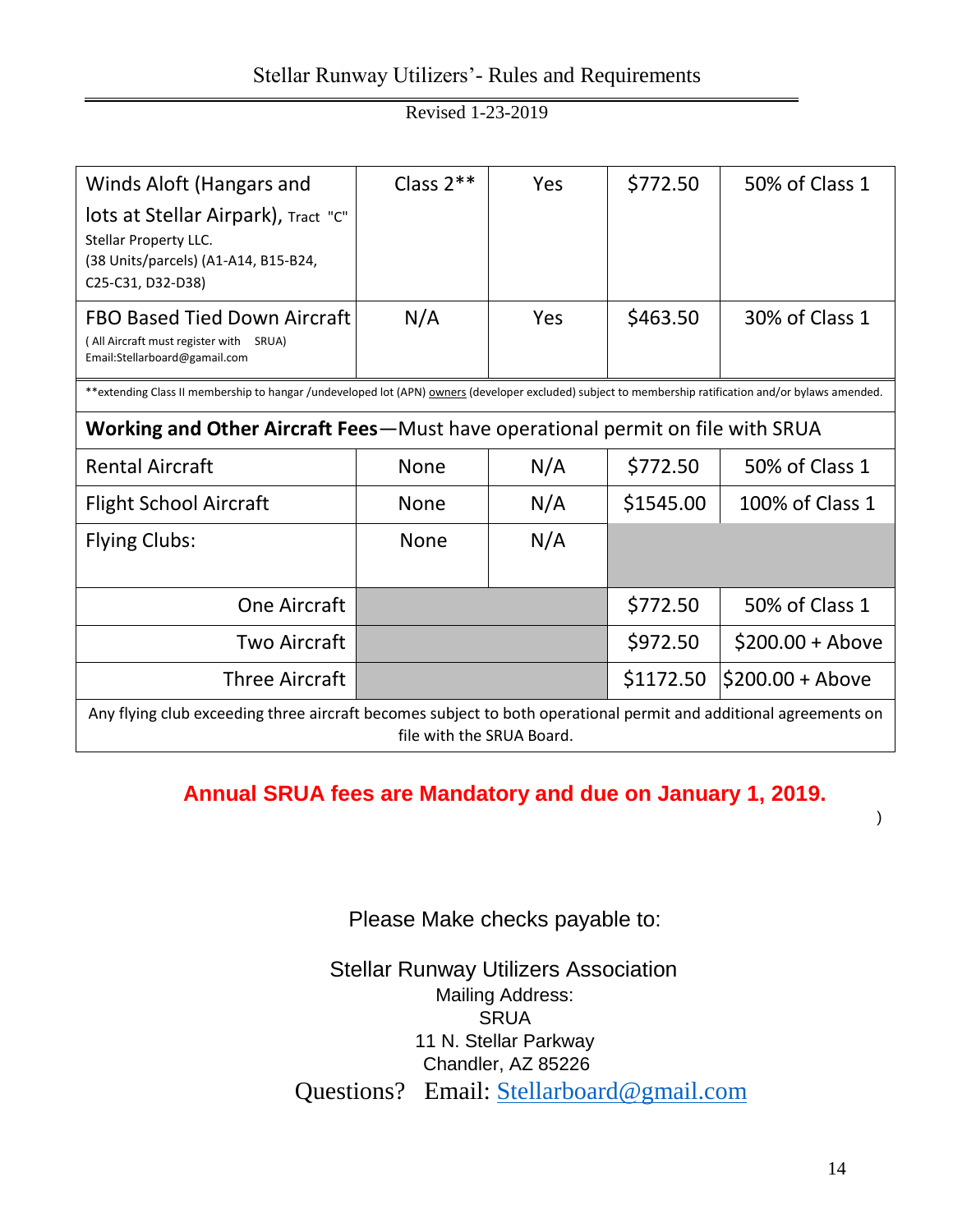This Page Intentionally Blank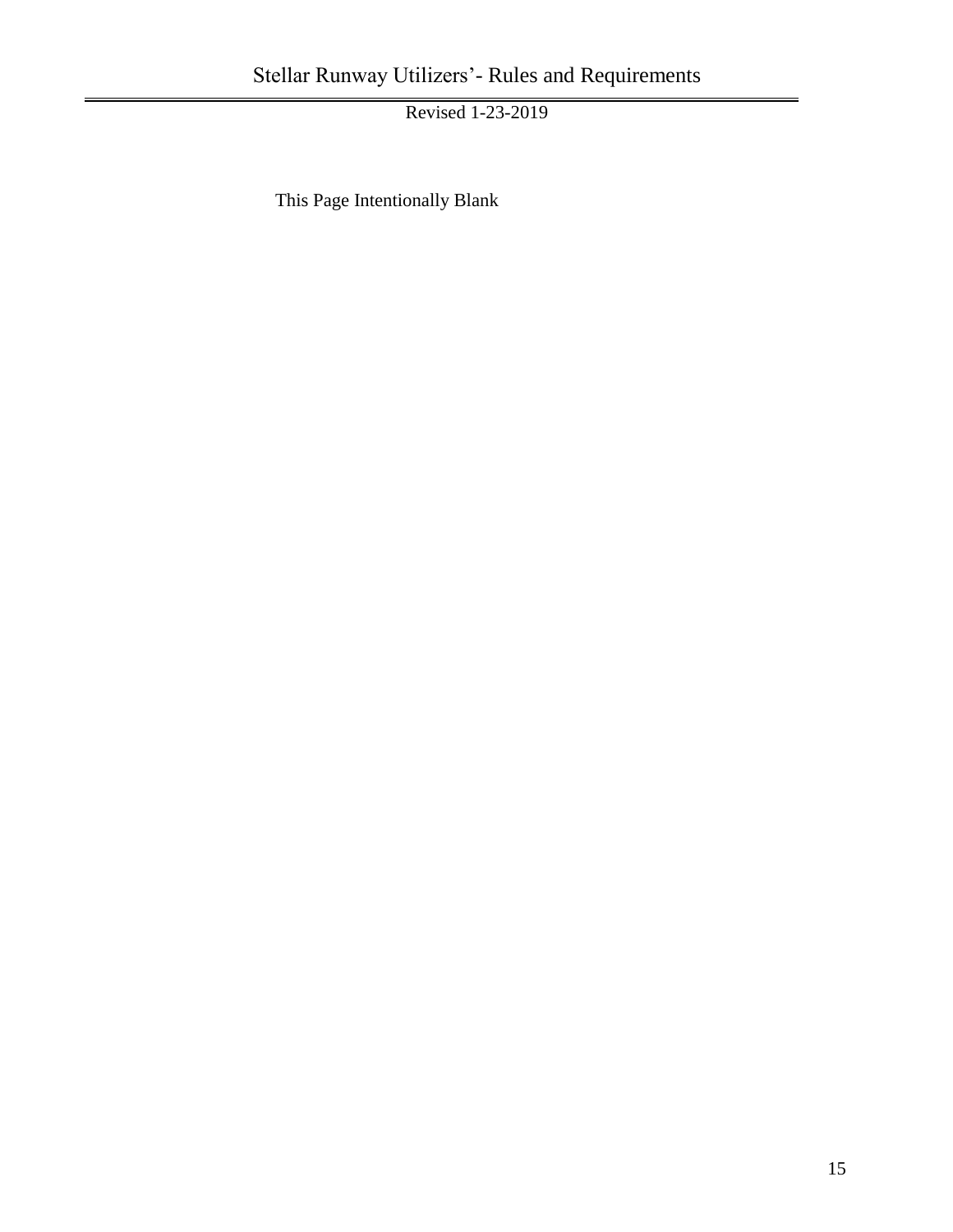# Stellar Runway Utilizers' Rules

# **ARTICLE 5 LIABILITY**

#### 5.1 *Airport* and *Airpark* Liability

SRUA (and its officer and directors and employees) assumes no responsibility or liability for loss, injury or damage to *person*s or property on the *Airpark*, or using the *Airport* facilities, by reason of fire, vandalism, winds, flood, earthquake, or collision damage (and all parties bound by these regulations do so release such *person*s) nor does it assume any liability by reason of injury to *person*s or property while using the facilities of same. Any *person* who uses the *Airport* does so at their own risk.

#### 5.2 Property Damage, Injurious or Detrimental Activities

No *person* shall destroy, deface, or damage any *Airport* property or conduct activities that are injurious, detrimental or damaging to *Airport* property, *Association* and *SRURA* members, *member*s' lessees, guests, invitees, permittees or employees.

#### 5.3 Payment for Damages

Any *person* causing or liable for any damage, shall be required to pay the *Association*, *SRURC* and/or the injured *person*, upon demand, the full amount of damage or injury. Any *person* failing to comply with this requirement shall be in violation of these regulations and may be refused the use of the *Airport* facility until the *Association* has been fully reimbursed for damage done.

### 5.4 Additional Insured Requirement for Certain Users

Any business or other entity, including *flight school*s, *flight training aircraft, rental aircraft, site seeing aircraft* or any *person* organizing or conducting a *Special Event*, that uses the *Airport* facilities, are required to provide and maintain liability insurance, naming "Stellar Runway Utilizers Association", its *member*s, its *board* members and officers, the *SRURC*, its members and the employees and assigns of each as "ADDITIONAL INSURED" The proof of coverage must be provided to SRUA, prior to conducting its business or operations. The SRUA Board will set the amount of coverage.

### 5.5 Indemnity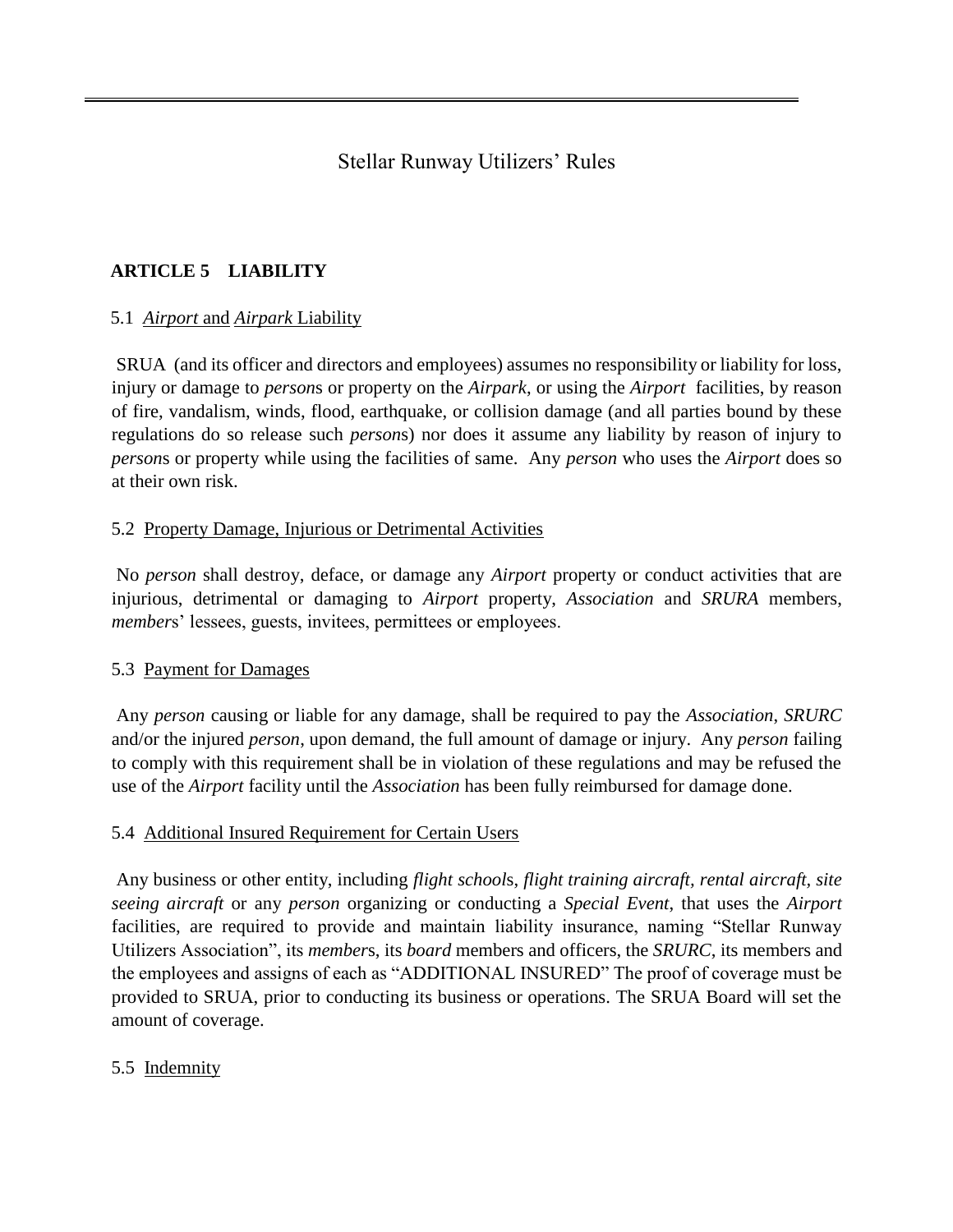To the fullest extent permitted by law, any Users of the *Airport*, their assigns, employees, agents, tenants and successors ("Indemnitors") shall indemnify, defend and hold harmless the *SRUA*, its *member*s, board members and officers, the *SRURC*, its *members*, and the employees and assigns of each ("Indemnitees") from and against any and all liabilities, claims, damages and causes of action of any type whatsoever, including those related to injury to *person*, property and environmental damage arising out of or in any way related to the use or operation of the *Airport* or adjacent property by Indemnitors regardless of whether or not such liabilities, claims, damages

 14 and causes of action are caused in part by the Indemnitees. Such obligation on the part of the Indemnitors shall not be construed to abridge or negate any and all other duties and obligations owed by the Indemnitors to the Indemnitees.

### 5.6 Insurance

Prior to utilizing the *Airport* in any capacity, all Users of the *Airport* facilities shall obtain adequate liability insurance. Additionally, all *Flight Schools, Flying Clubs* and *Charter Operators*, *Flight training or Rental aircraft* shall name SRUA as an additional insured on their liability insurance policies and provide copies thereto to the SRUA for approval.

# **ARTICLE 6** *USER* **OBLIGATIONS**

### 6.1 Damage

*Member*s, *User*s, their guests, *Member*s' and *User*s' lessees and permittees, or any other *person* using the *Airport* facilities, shall be fully responsible for all damage to buildings, equipment real property and appurtenances of the *Airport* caused by *accident*, negligence, abuse or carelessness on their part or on the part of their employees, agents, customers, visitors, suppliers or *person*s with whom they do business.

### 6.1.1 Parking and Tiedown of aircraft on Stellar Airpark

No aircraft may be tied down, parked or located in such a manner as to encroach on or over **SRUA owned property-** to include, but not limited to: the common east/west taxiways, runways, run-up areas or other locations that may or may not be delineated by Taxiway Edge Markings (solid double yellow) line without the express written permission of the SRUA. Violations of this rule will result in immediate aircraft removal/relocation at the owner's or operators expense and without liability for any damage which may result in the course of such moving.

### 6.2 Storage and Equipment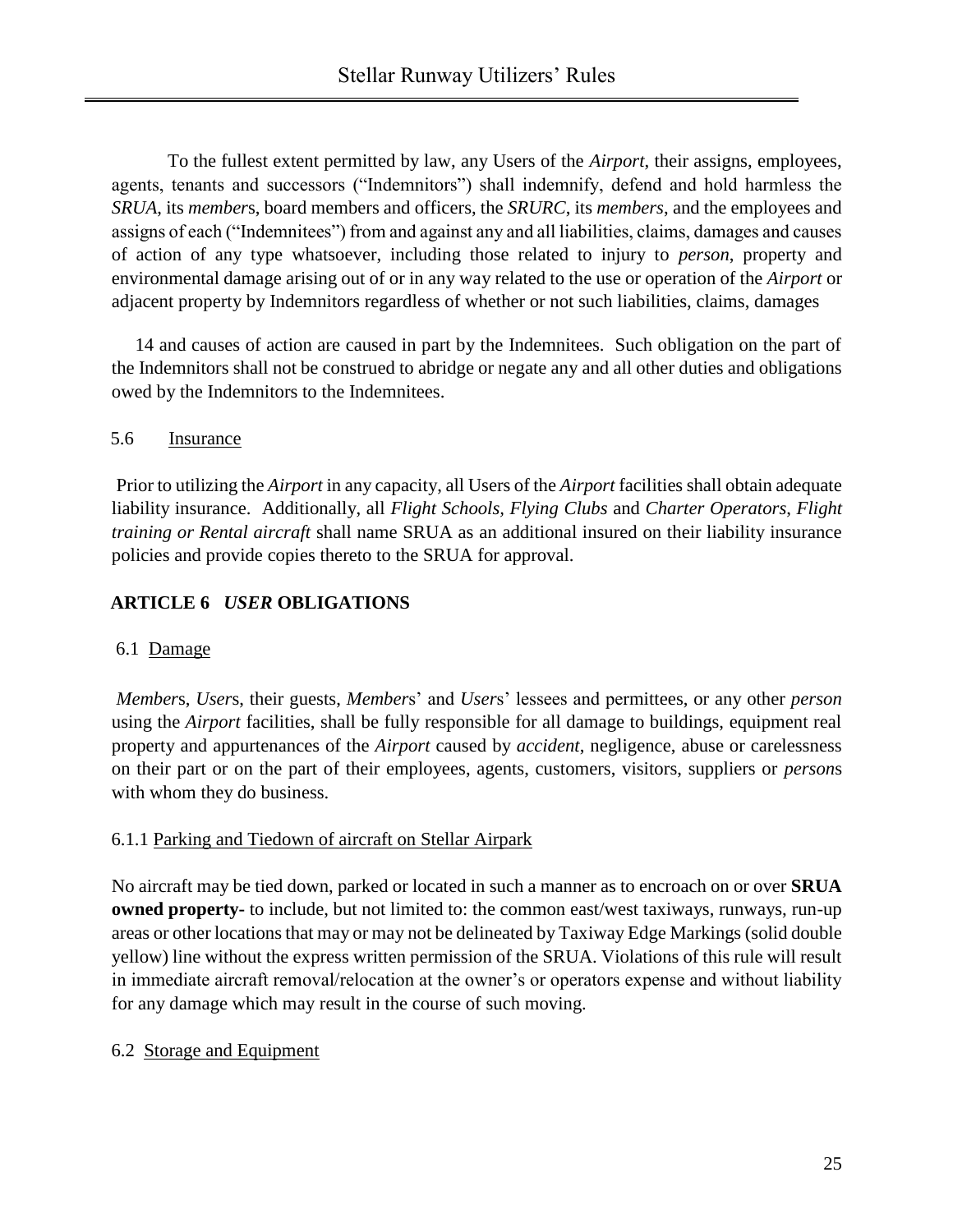No *person* shall store or stock materials and/or equipment, or park *aircraft*, or vehicles in such a manner as to interfere with the free movement of *aircraft* in the *movement area*s.

# **ARTICLE 7** *AIRCRAFT* **RULES**

### 7.1 Negligent Operations Prohibited

No *aircraft* shall be operated on the surface of a *movement area* in a careless or negligent manner or in any respect in disregard of the rights and safety of others, or without due caution and circumspection, or at a speed or in a manner which endangers others, or is likely to endanger *person*s or property. The SRUA reserves the right to fine any individuals involved in such incidents.

# 7.2 Landing and Departing *Aircraft*

All *aircraft* with radio communications capabilities *are required* to make the appropriate Unicom or CATF calls in the blind when arriving or departing Stellar *Airport*, and while in the pattern.

# 7.3 Motorless *Aircraft*

Gliders, sailplanes, or other motorless *aircraft*, other than those operated by *member*s, are not permitted to operate at the *Airport*, except at *special event*s authorized by the SRUA.

### 7.4 Closure of the *Airport*

If the *Airport* is closed by *NOTAM*, no pilot shall land or takeoff.

### 7.5 Suitability of the *Airport* for Emergency Landings

No *person* shall refuse a landing to any *aircraft* whose pilot has declared an emergency. No *Member*, *User* or other *person* shall take any action to attract an emergency landing to the *Airport*, and in the interests of safety, should suggest that the pilot, if able, consider other nearby airports with better emergency response capability, such as rescue and firefighting equipment. If an emergency landing will be attempted, the Chandler Fire Department should be notified as early as possible of an impending emergency landing, and whenever possible, with sufficient lead-time to allow such Fire Department to organize an effective response in advance of the emergency landing attempt.

### 7.6 Landing and/or Taxi Lights, Use Required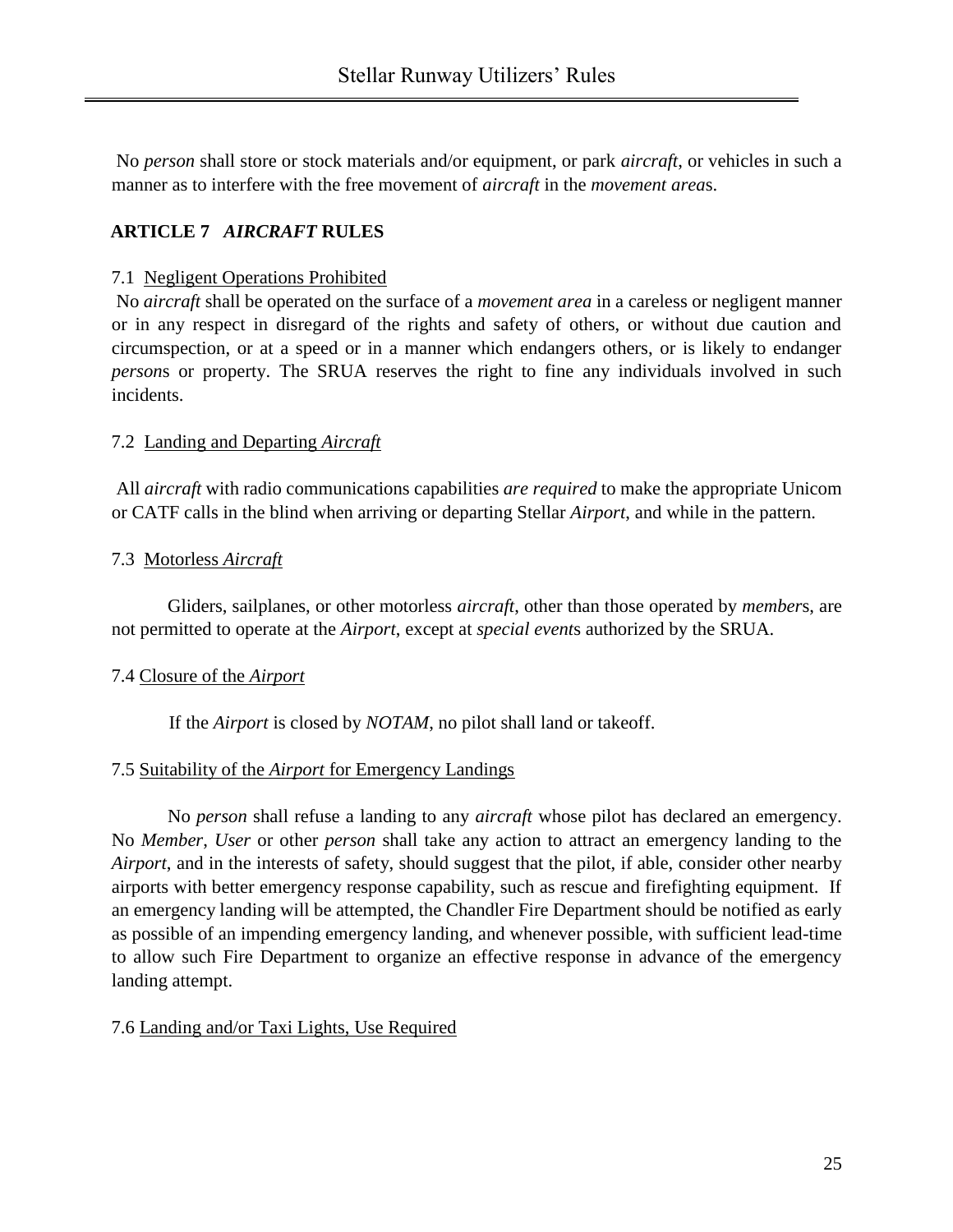All *aircraft* equipped with a landing or taxi light shall have one or the other turned on during the hours of darkness while taxiing to or from their hangar or tie down space to the runway. Once on the parallel taxiways and/or run-up areas, pilots shall use their landing light with discretion so as not to be hazardous to incoming night flights of *aircraft*.

# **ARTICLE 8 TAXIING AND RUN-UP**

#### 8.1 Care While Taxiing

No *aircraft* shall be taxied at the *Airport* where the propeller blast or jet exhaust may cause injury to *person*s or do damage to property.

#### 8.2 Helicopters, Hovering, and Hover-Taxiing

Helicopters are prohibited from hovering, or hover-taxiing on taxiways, or on runways, except in designated areas. Practice auto-rotations or emergency procedures, and hover-training is prohibited on the *Airport*.

#### 8.3 Avoidance of Collisions

No *person* shall taxi an *aircraft* until he/she has ascertained that there is no danger of a collision with other *aircraft*, *person*s or objects in the immediate area

#### 8.4 Run-Ups in Designated Areas

Run-up of *aircraft* will be performed on the designated aprons at the end of runway 17 or 35, with the *aircraft* pointed in such a manner as to minimize the creation of dust. Run-ups should be conducted on the east side of the runway, and only in designated areas. 8.5 Maintenance Run-Ups

Run-up of *aircraft* for maintenance purposes will be permitted only in runup areas between the hours of 7:00 am and 10:00 pm.

### **ARTICLE 9** *AIRPORT* **TRAFFIC PATTERNS**

### 9.1 Traffic Pattern Altitudes

Traffic pattern altitudes for *aircraft operation*s at Stellar *Airport* are as follows:

1. Reciprocating Engine *Aircraft* (piston): 2000 MSL.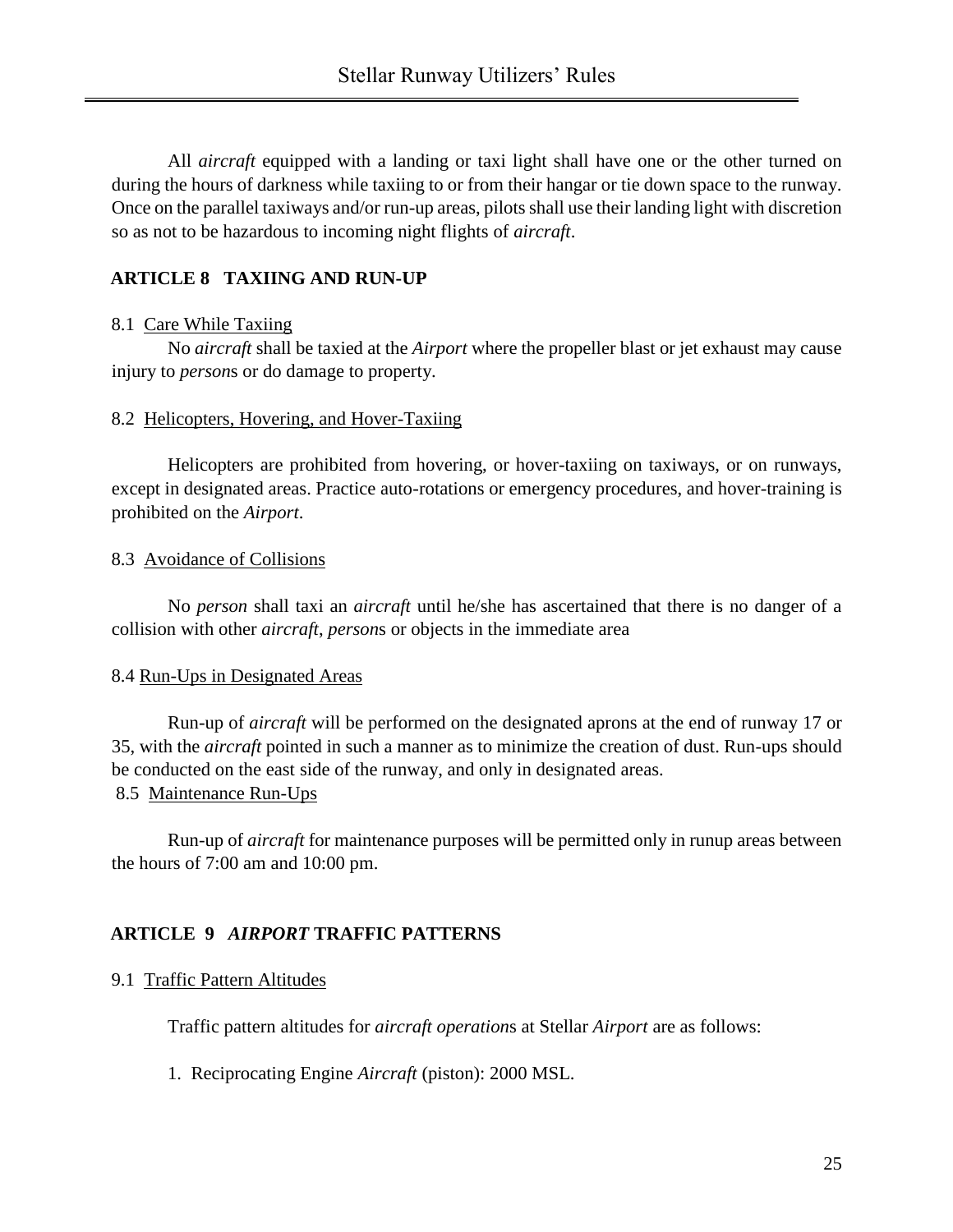- 2. Turbine powered *Aircraft*: 2300 MSL.
- 3. Helicopters: Avoid the flow of fixed wing traffic.

#### 9.2 Traffic Patterns & Procedures

- A. All *aircraft* **shall use** runway 17 for takeoff and landing on calm days (no wind). Takeoffs or landings on Runway 35 are strongly discouraged unless wind or other conditions affecting the performance and/or safe operation of *aircraft* dictate operation to the north.
- B. Arrivals Runway 17 Left Hand Traffic.
- C. Arrivals Runway 35, Left Hand Traffic
- D. Departures Runway 17, Maintain runway heading until reaching 500 feet AGL, and past the San Tan Freeway.
- E. Departures Runway 35, Maintain runway heading until reaching 500 feet AGL, and past Chandler Boulevard.
- F. Mid-Field Departures

Mid-field departures are not recommended.

#### G. Threshold and Demarcation Line

Pilots should be mindful that full-power application, or static takeoffs, prior to the threshold of Runway 17, are not allowed because of the probability of blowing dust and the potential for interference with vehicular or other traffic.

#### H. Entry Into the Pattern

The standard traffic pattern for Stellar *Airpark* (P19) shall be a rectangular pattern with a 45-degree entry to the down wind leg. In the absence of conflicting traffic, other pattern entry procedures may be used. Pilots should announce their intentions on the CATF, if the *aircraft* is equipped with a radio. *Aircraft* in the standard pattern shall have the right of way.

I. Low Passes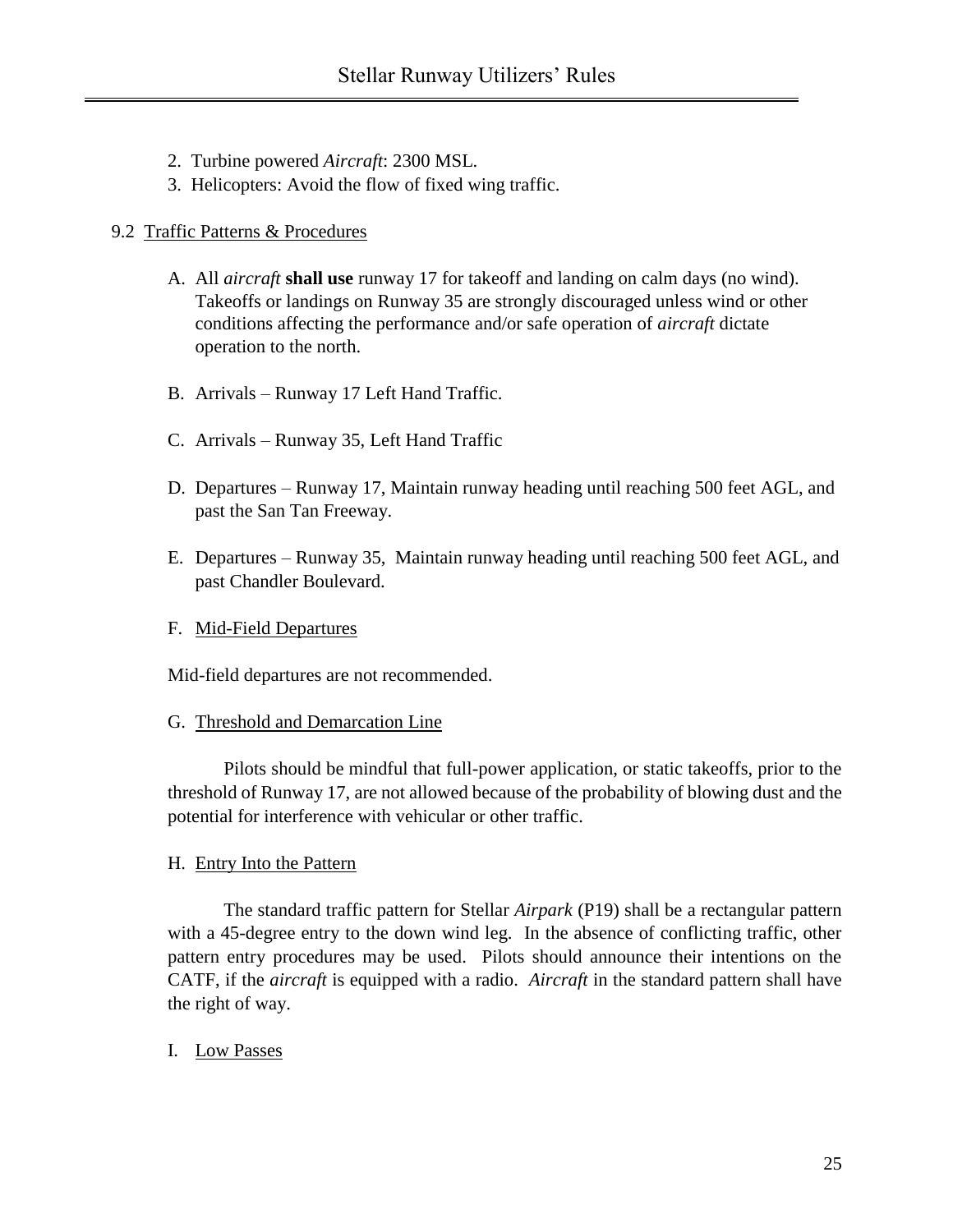Low passes below traffic pattern altitude are **not authorized**, except during *special event*s authorized by the SRUA.

J. Approach to the *Airport* by Helicopters

Helicopters shall approach the *Airport* from the east avoiding the flow of fixed wing *aircraft*, and avoiding overflying houses.

K. No practice touch and go landings are authorized for Flight Schools or other aircraft for hire.

### **ARTICLE 10 GOOD NEIGHBOR POLICY & FLIGHT AROUND THE** *AIRPORT*

*Stellar Airpark* is surrounded on three sides by residential houses and apartments. Although *Stellar Airpark* existed long before these homes were constructed, the official policy of the *Airport* and the SRUA *Board of Directors* is to make every reasonable effort, consistent with safety and correct operation of each individual *aircraft*, to minimize noise aggravation and the perception of hazard.

### 10.1 The Advisory Pamphlet

The SRUA *Board of Directors* shall publish an advisory pamphlet depicting *Airport* rules for *aircraft operation* on the ground and in flight around the *Airport*. The pamphlet shall be revised from time to time as is deemed necessary by the *Board*. Pamphlets shall be distributed from time to time, posted on: stellarairpark.org . The pamphlet shall, at a minimum, include the following advisories in text accompanied by a corresponding diagram of the area:

- A. Runway 17, left hand traffic, is the preferred runway unless winds favor Runway 35.
- B. Landings and Departures from Runway 35 are strongly discouraged.
- C. Departing pilots will maintain runway heading until reaching 500 feet AGL, and until past the San Tan Freeway when departing on Runway 17, or Chandler Boulevard if departing on Runway 35.
- D. Mid-field departures are not recommended.
- E. Long finals are discouraged, unless necessary for the safe operation of the *aircraft*.
- F. Pilots are urged to avoid aggressive maneuvering while flying over populated areas.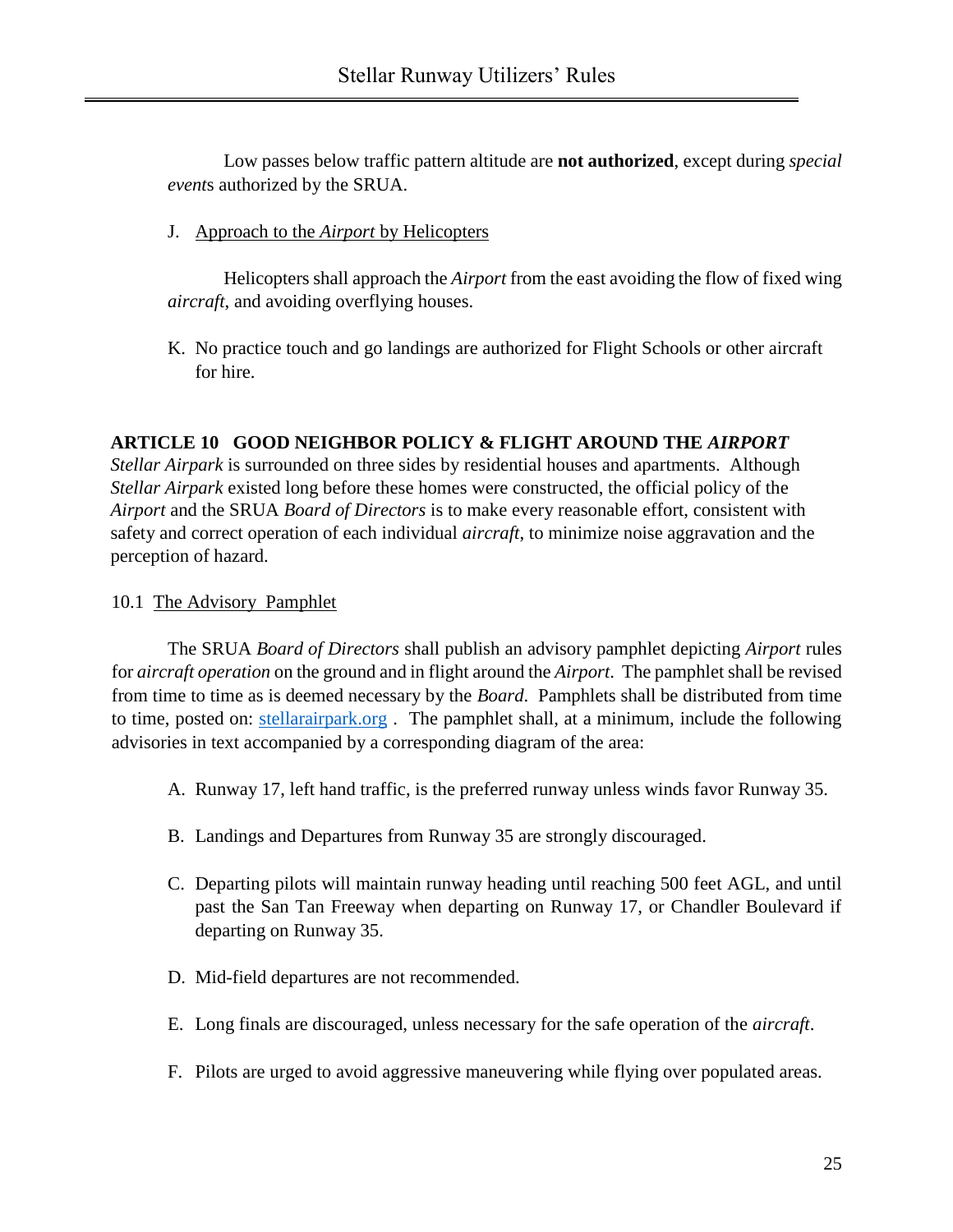- G. A Depiction of any noise sensitive areas.
- H. Touch and go landings by *flight school*s or *flight school aircraft* are not permitted.
- I. Training flights by other than *Board* approved *flight school*s are not permitted.
- J. Flight over Apprende School, located just west of the extended Runway 35 centerline, and immediately north of Desert Breeze Road, is strongly discouraged.
- K. Rules regarding helicopter operations.
- L. Location of run-up areas.
- M. Contact telephone numbers.
- N. SRUA Annual Maintenance Fees for Aircraft based at Stellar Airpark

### **ARTICLE 11 MISCELLANEOUS**

#### 11.1 Compliance With *FAA* Regulations

Pilots of *aircraft* entering or leaving the traffic pattern of the *Airport* or using the runways or *movement area*s for the purpose of landing or taking off, shall be in compliance with all applicable *FAA* regulations.

#### 11.2 Removal of Disabled *Aircraft*

*Aircraft* owners, their pilot or agent, shall be responsible for the prompt removal of disabled *aircraft* and any part thereof, unless required or as directed by the *SRUA* or the NTSB, or any other enforcement agency, to delay such action pending an investigation of an *accident*. In the event of failure to remove promptly such disabled *aircraft*, the *Airport Manager* and/or *Association* will cause the *aircraft* to be removed and bill the owners thereof for all charges incurred in the removal of same. In this regard the *Association* shall hold a possessory lien for all such charges, which shall be foreclosed in accordance with applicable Arizona Statutes.

### 11.3 Incorporation of *FAA* Regulations

All *FAA* Regulations regarding air and ground traffic are expressly incorporated by reference.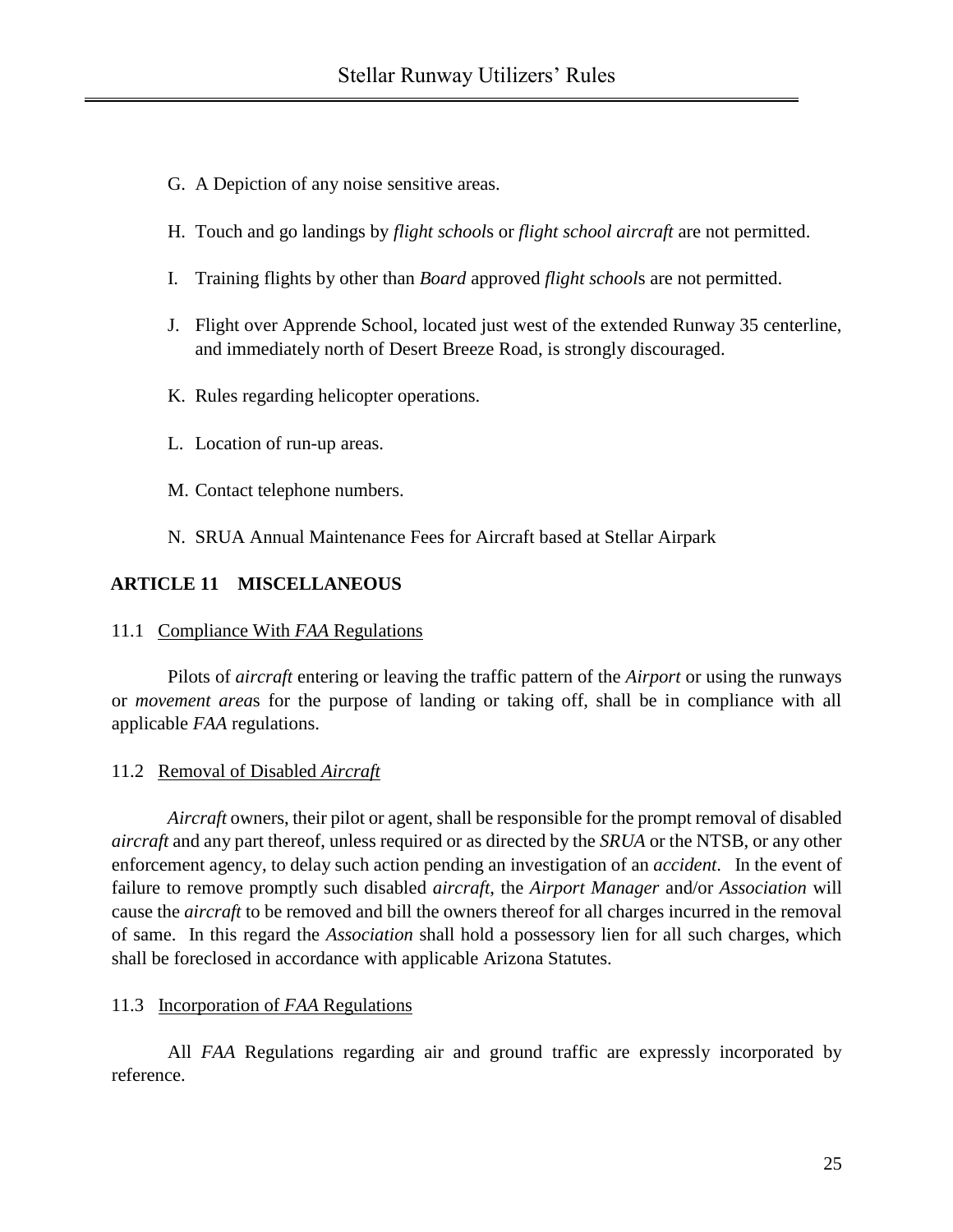# **ARTICLE 12 MOTOR VEHICLE, BICYCLE AND PEDESTRIAN**

### 12.1 Licensing and Registration

No *person* shall operate any unlicensed motor vehicle on the *Airport* except for golf carts, tractors, construction equipment, or utility vehicles. Any unlicensed driver must be accompanied by a responsible adult.

# 12.2 Operation of Motor Vehicles

Under no circumstances shall motor vehicles be operated in excess of fifteen (15) miles per hour on the *Airport.* All *aircraft* shall always have the right of way over motor vehicles and pedestrians. All motor vehicles shall come to a complete stop and check for *aircraft* traffic before traversing the runway or taxiway at any location. Non SRUA member vehicles are **specifically prohibited** unless authorized by the SRUA Board of Directors.

### 12.3 Restrictions as to Operation of Vehicles

No vehicle shall be operated at the *Airport* or upon any area thereof in a careless, negligent or reckless manner or in disregard of the rights and safety of others, or without due caution or circumspection or at a speed or in a manner which endangers or is likely to endanger any *person* or property. No non-SRUA member vehicle is permitted to operate on or traverse the east/west taxiways or runway of Stellar airpark without express writen permission of the SRUA. This excludes all: Fire, Emergency, Police, Medical or other official Government vehicles.

### 12.4 Vehicle Parking Restrictions

A. No *person* shall park a vehicle or permit the same to remain halted other than in a manner and location authorized by the *SRUA* and then only under the rules as are established.

B. Under no circumstances will parking of motor vehicles be permitted on any taxiway, runways or in any infield areas, except during a *Special Event* approved by the SRUA *Board*.

# 12.5 Procedure in Case of a Vehicle *Accident*

The driver of any vehicle involved in an *accident* on the *Airport* which results in injury or death to any *person*, or damage to any property, shall immediately stop such vehicle at the scene of the *accident*, render such assistance as may be needed and give his name, address, and operator's license and registration number to the *person* injured, or to any peace officer, representative of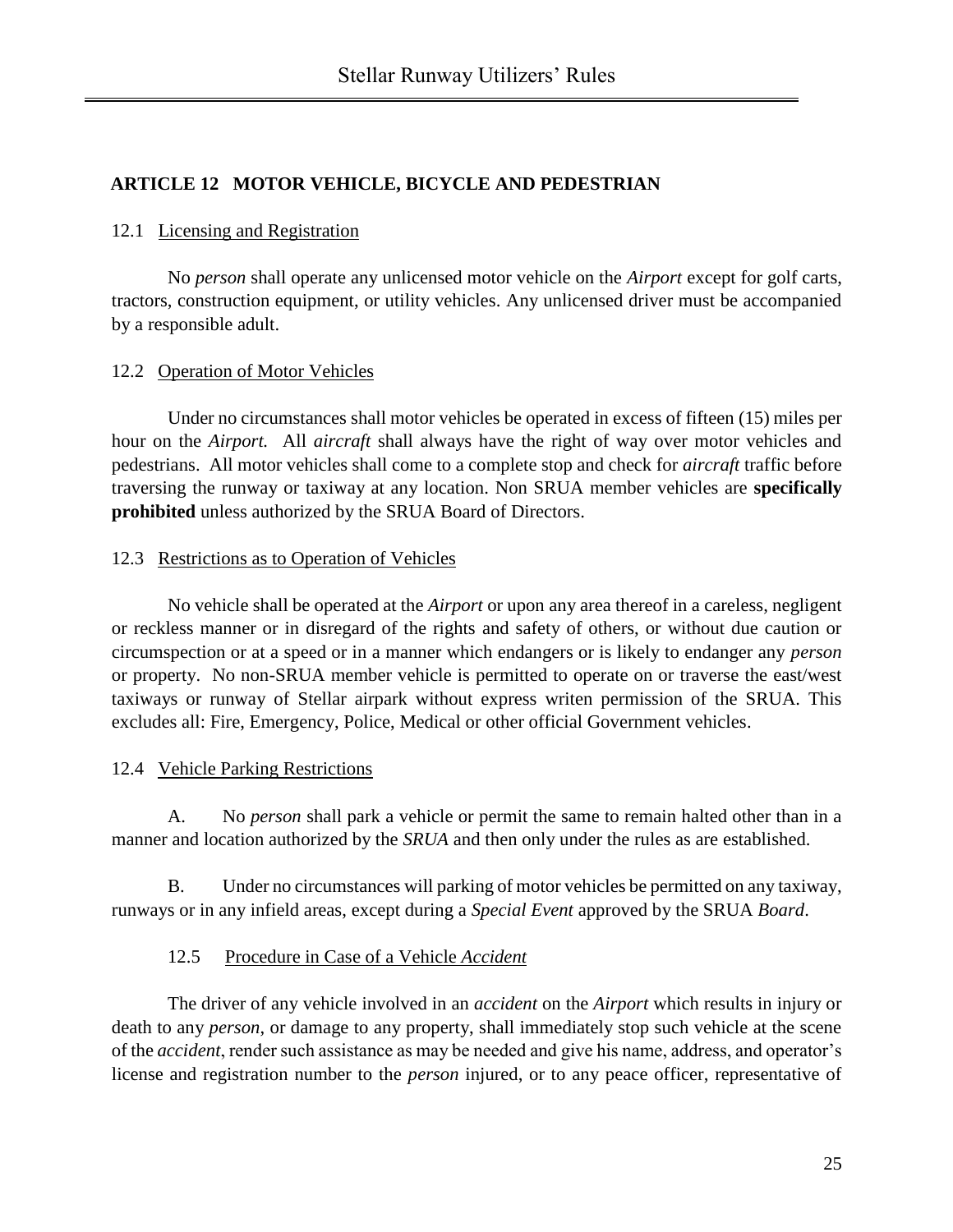local, state or national government, the *SRUA* and/or *Association* or witnesses to the injury/incident. The operator of such vehicle shall make a report of such *accident* in accordance with the laws of the State of Arizona.

### 12.6 Authority to Remove Vehicles

The *Association* may cause to be removed from any area of the *Airport* any vehicle which is disabled, abandoned, parked, operated recklessly in violation of these rules and regulations, or which interferes with normal operations of the *Airport*, at the operator's expense and without liability for any damage which may result in the course of such moving.

# 12.7 Regulations for Bicycles

Every *SRUA member* riding a bicycle upon a taxiway, shall be granted all the rights, and shall be subject to all the duties, by title made applicable to the driver of a vehicle, except as to provisions, which by their nature have no application.

# 12.8 Maintenance Vehicles Operating on Landing Area at Night

Any vehicle authorized to operate on the Landing area of the *Airport* at night shall display lights and a rotating beacon visible to all *person*nel, and of sufficient brightness as to be visible to any approaching *aircraft* from a distance sufficient to allow aborting of a landing attempt. Such authorization may be granted only by the *Airport Manager* and/or *Association* or their representative.

### 12.9 Repair of Motor Vehicles

No *person* may clean or make repairs to motor vehicles on any area of the Airport owned by the SRUA.

# **ARTICLE 13 ENVIRONMENTAL**

### 13.1 Cleaning and Maintaining *Aircraft*

Cleaning, washing polishing of, or otherwise maintaining *aircraft* in any area owned by the *SRUA* is prohibited.

### 13.2 Removal of Gas, Oil, Grease, and Similar Substances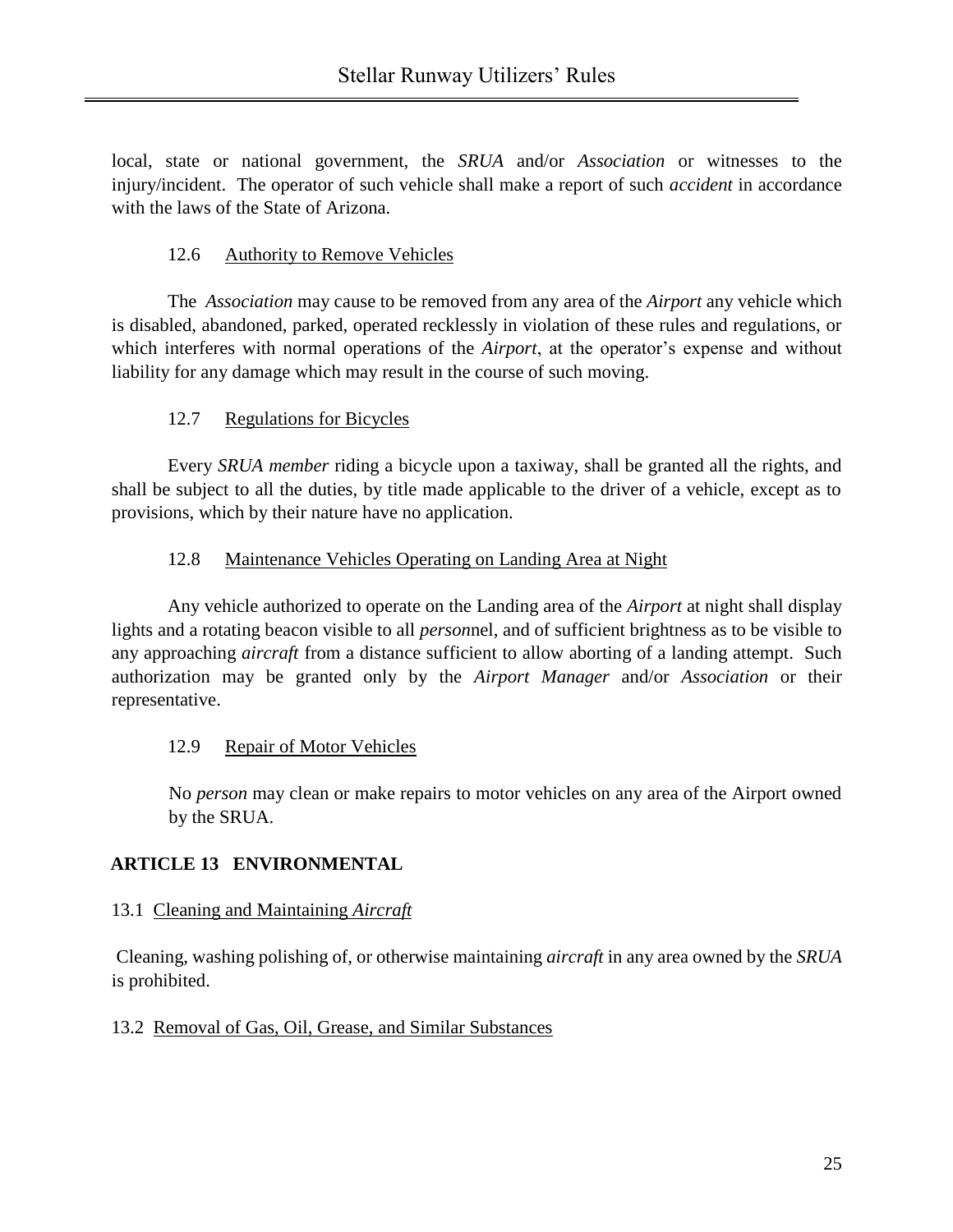In the event of spillage or dripping of gasoline, oil, grease, or any material, which may be unsightly or detrimental to the pavement in any area of the *Airpark* owned by the *SRUA*, the same shall be removed immediately. No *person* shall dump fuel, or oil, or drain fuel sumps, on the *Airport*. The responsibility for and/or cost of the immediate removal of such gasoline, oil, grease or other material shall be assumed by the operator or owner of the equipment causing the same or by the *member* or permittee responsible for the deposit on the pavement. In the event that the cleanup is not adequate to prevent damage to the pavement, or an unsightly appearance, in the opinion of the *Airport Manager* or *Board*, cleanup and/or repair by a commercial service may be ordered at the responsible *person*'s expense.

#### 13.3 Waste

No petroleum products or objectionable industrial waste matter shall be dumped or permitted to drain into drainage ditches, canals, retention areas or into sewer systems or storm drains or any other area owned by the *SRUA*. Any *person* who violates this provision shall be subject to the costs for cleanup and/or repair as specified in Article 13.2.

### **ARTICLE 14 PROCEDURES FOR ADDRESSING VIOLATIONS**

### 14.1 *Association members* Shall Notify the *Board of Directors* Regarding Violations

The *Association member*s shall advise the SRUA *Board of Directors* of all alleged violations of these Rules (including failure to pay *Association* charges and assessments). Such reports may be made verbally but the *Board* may request a written report with a detailed narrative explanation of all alleged violations and copies of all existing relevant investigatory reports. If the *Board* judges the issue to be appropriate for informal resolution, an individual Board Member may meet with the accused *Member* and resolve the issue. If a written report is submitted, and/or the facts are disputed, the matter will be handled as outlined in Article 14.2.

#### 14.2 Disciplinary Measures, Options

After due investigation (including the right of the charged party to be heard and present witnesses), the *Board* may as to each *member* or *member*'s lessee take one or more of the following actions depending upon the severity of the conduct: (i) take no action; (ii) issue a letter of comment, but if the conduct is repeated or not corrected; (iii) issue a letter of censure, but if the conduct is not corrected or repeated; (iv) issue a fine of not less than Five Hundred Dollars (\$500) for each violation, but if the conduct is repeated or not corrected; (v) issue a letter of temporary suspension, but if the conduct is repeated or not corrected; (vi) issue a letter of permanent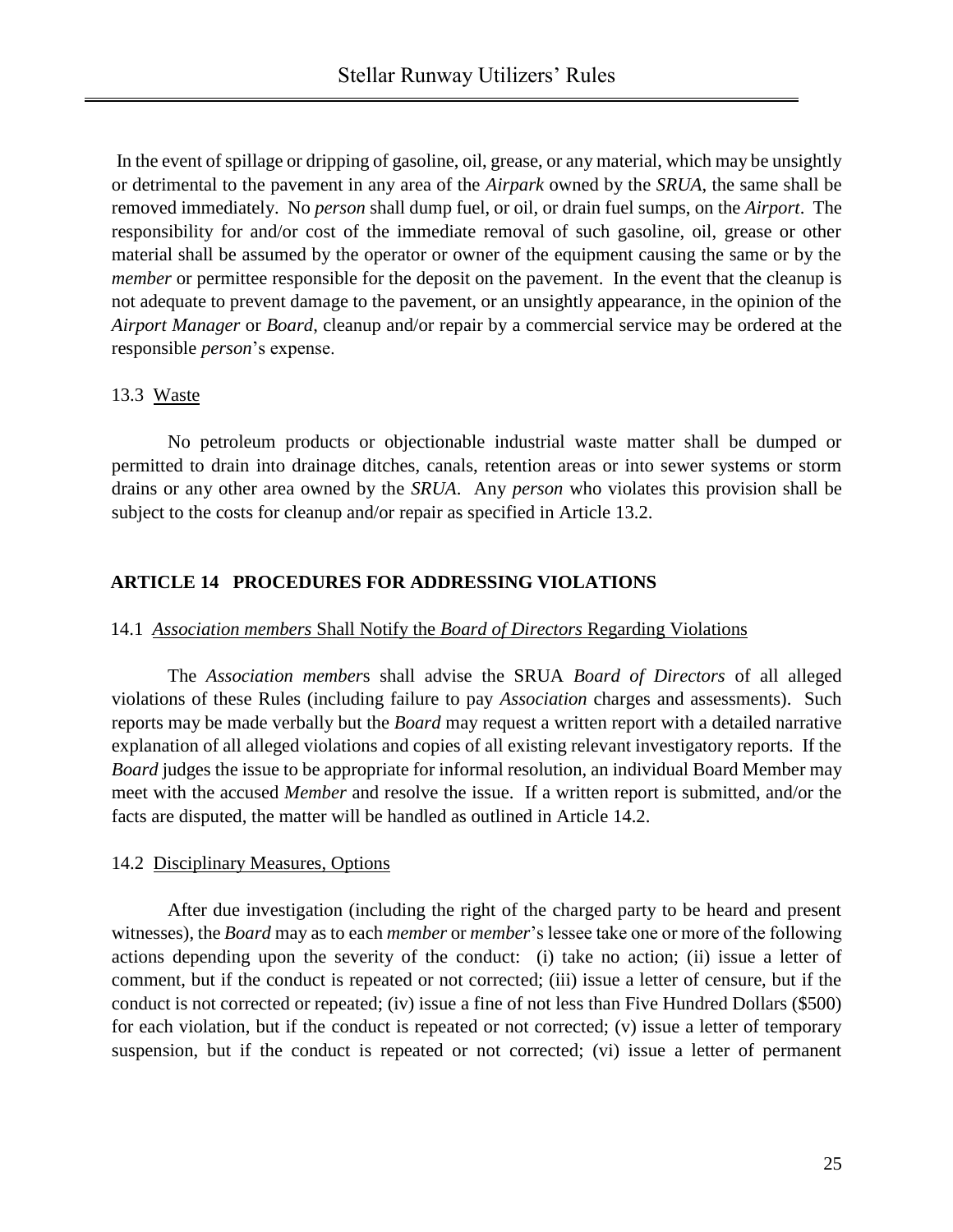suspension; or (vii) pursue legal remedy and/or compensation in a court of competent jurisdiction in the State of Arizona.

#### 14.3 Safety Violations

Any *person* may report an alleged safety violation that occurred during the previous 30 days to the SRUA *Board of Directors*. The *Board* shall inform the *person* accused by letter of the complaint filed against him/her, within ten days after receiving the allegation. The first letter shall be considered an alert with no further action by the *Board*, unless the alleged conduct is ongoing and constitutes a hazard, in which case the *Board* will proceed according to the provisions of paragraphs 14.1 and 14.2. Should there be a second allegation, the *Board* will notify the *person* accused with a second letter informing him/her of the complaint. The second letter shall be considered a warning, unless the alleged conduct constitutes a hazard, in which case the *Board* will proceed according to the provisions of paragraphs 14.1 and 14.2. Should there be a third allegation, the offense, if confirmed, shall be handled by the *Board of Directors* in accordance with paragraph 14.1 and 14.2.

### **ARTICLE 15** *SPECIAL EVENT***S**

#### 15.1 *Special Event*s

Notwithstanding any provision contained herein, special aviation events may be staged at the *Airport*, but only with prior written approval of the SRUA *Board* and/or *Association*.

### **ARTICLE 16 AMENDMENTS**

#### 16.1 Amendments

Material modifications to these rules may be accomplished only by a vote of the majority of Members at an annual meeting. A material modification shall be a modification which substantially affects the use of the Runway.

#### **Appendix 1 -** *Accident***s, Reports, and Emergency Procedures**

These procedures are established to assist and direct the handling of an emergency or *aircraft accident* at Stellar *Airpark*. In establishing these procedures, it is recognized that it is not possible to set forth instructions to cover all possible types of *accident* or emergency conditions, or to outline in detail the exact steps to be followed in the event of such situations. Therefore, these procedures should be supplemented with good judgment on the part of all concerned.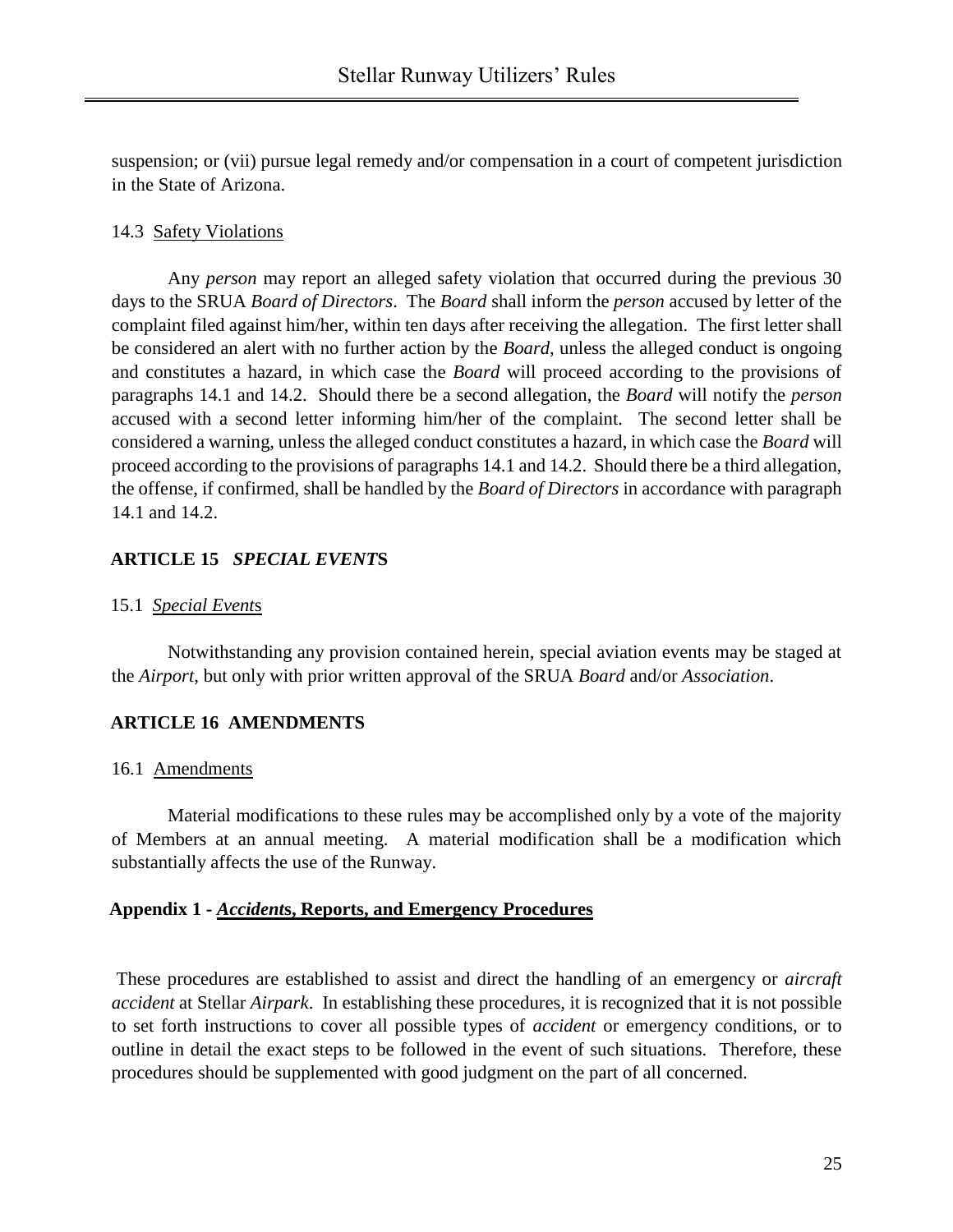A. The first and foremost consideration in the event of an *accident* is the safety and well being of the occupants of the *airplane*. If there is any possibility of personal injury or the threat of personal injury, an emergency call to 911 must be made to report an *aircraft accident* along with as much specific information (location, etc.) as appropriate.

B. If it is necessary to close the runway or the *Airport* because of an *accident*, the *Airport Manager* and/or Board member, if available, will make the necessary arrangements with the appropriate authorities, (PHX approach control, Prescott Flight Service) and for the duration of the emergency, maintain a listening watch on Unicom/CATF to alert inbound traffic.

C. In the unfortunate event of a death by any cause, the police will be notified, and the entire investigation, notification of relatives, etc., will be their jurisdiction and responsibility. If an *accident* is not responded to by the Chandler Police Department, notification of family or nextofkin will be made by a Board Member or their designee, if the pilot is incapacitated by injury and cannot make the notification.

D. NTSB 830 requires the operator involved in the *accident* or the incident to make the necessary reports to the NTSB. It is not the responsibility of the *Airport* and/or *Board of Directors* to make such reports.

E. In the event a *person* is seriously injured in an *aircraft accident*, the Chandler Police must be immediately notified. The police will evaluate the incident and determine appropriate action. Usually, the police will concern themselves primarily with caring for the injured, stabilizing the scene to prevent further injury, determining what happened, locating witnesses, crowd control, determining that a crime has not been committed, referring the incident to the responsible investigative agency (the *FAA* and NTSB), and holding the scene until the investigative agency arrives on scene. The NTSB or its delegate will decide when wreckage can be moved without compromising the investigation. In an *accident* not involving serious injury, and when the operator is not capable of making his/her report, the *Airport Manager* and/or *Association* will notify the *FAA* and or NTSB and request authorization to move the wreckage in order to assure continued safe *airport* operations. If the wreckage is moved prior to the arrival of the *FAA* and/or the NTSB, such as when it is necessary to remove a person injured or trapped, or to protect the public from injury, or when movement is authorized by the *FAA* or the NTSB, sketches, descriptive notes, and or photographs should be made, if possible, of the original condition and position of the wreckage and any discernable impact marks.

F. As soon as practical after an *accident*/incident the *Airport Manager* and/or *Association* shall make a written record of the meteorological condition at the time or the *accident*, and a general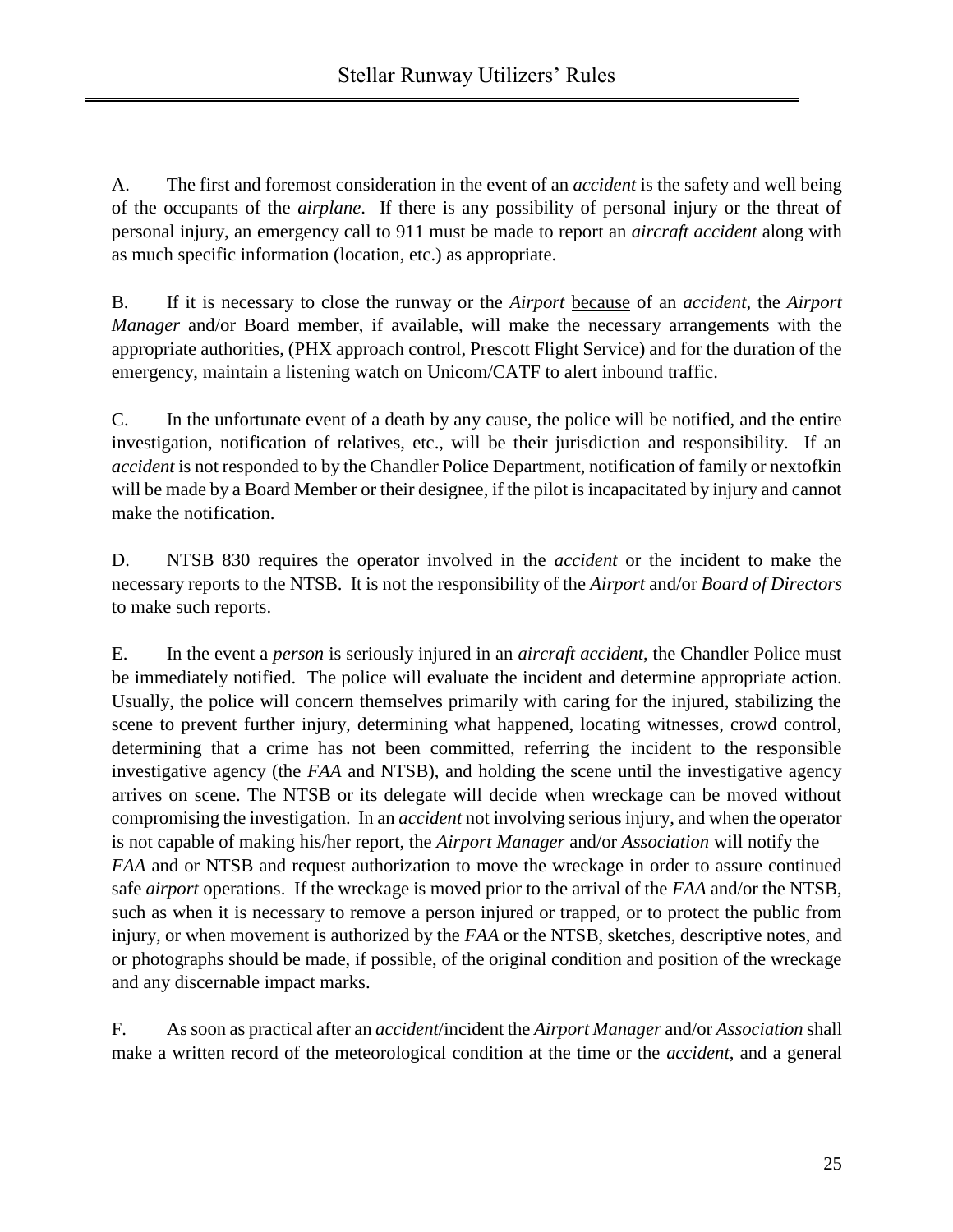statement of the *Airport* condition, e.g., runway surface condition, obstruction, *NOTAM*S, lighting, etc. This record shall be placed on file with the *Stellar Runway Utilizers Association*.

G. No attempt should be made to fix determine the cause of an *accident*, or to assign fault or responsibility for the incident, pending investigation and findings by proper authorities.

H. It is essential that only one-*person* act as spokesperson for the *Airport* in order to avoid the release of conflicting information. All requests for information from the media will be referred to the SRUA *Board of Directors* of the *Association* or their designee.

I. In the event of a significant emergency, to which Police and/or Fire respond, the *Airport Manager* or his designee, or a Board Member, shall be assigned to the Police/Fire Department command post to provide a liaison between emergency/investigative operations and the *Airport*.

# **Appendix 2 – Procedure for Removal of Damaged** *Aircraft*

A. In the event of an *aircraft accident* or mishap that results in a disabled *aircraft* on the runway, the *Association members*/or the SRUA *Board of Directors* shall supervise the removal of the *aircraft*. The owner or pilot of the damaged *aircraft* should be given the opportunity to arrange for removal of the *aircraft*, provided that the *aircraft* is removed in a timely fashion. Ideally, the owner or pilot of the damaged *aircraft* will make their own arrangements and the runway will be returned to service within a reasonable time.

B. If the owner or pilot of the damaged *aircraft* are unwilling, or unable to remove the damaged *aircraft* in a reasonable period of time, the *SRUA Board of Directors* are authorized to cause the *aircraft* to be removed by competent means, in order that the *Airport* can be returned to service within a reasonable time. Every reasonable effort should be made to avoid further damage to the *aircraft*.